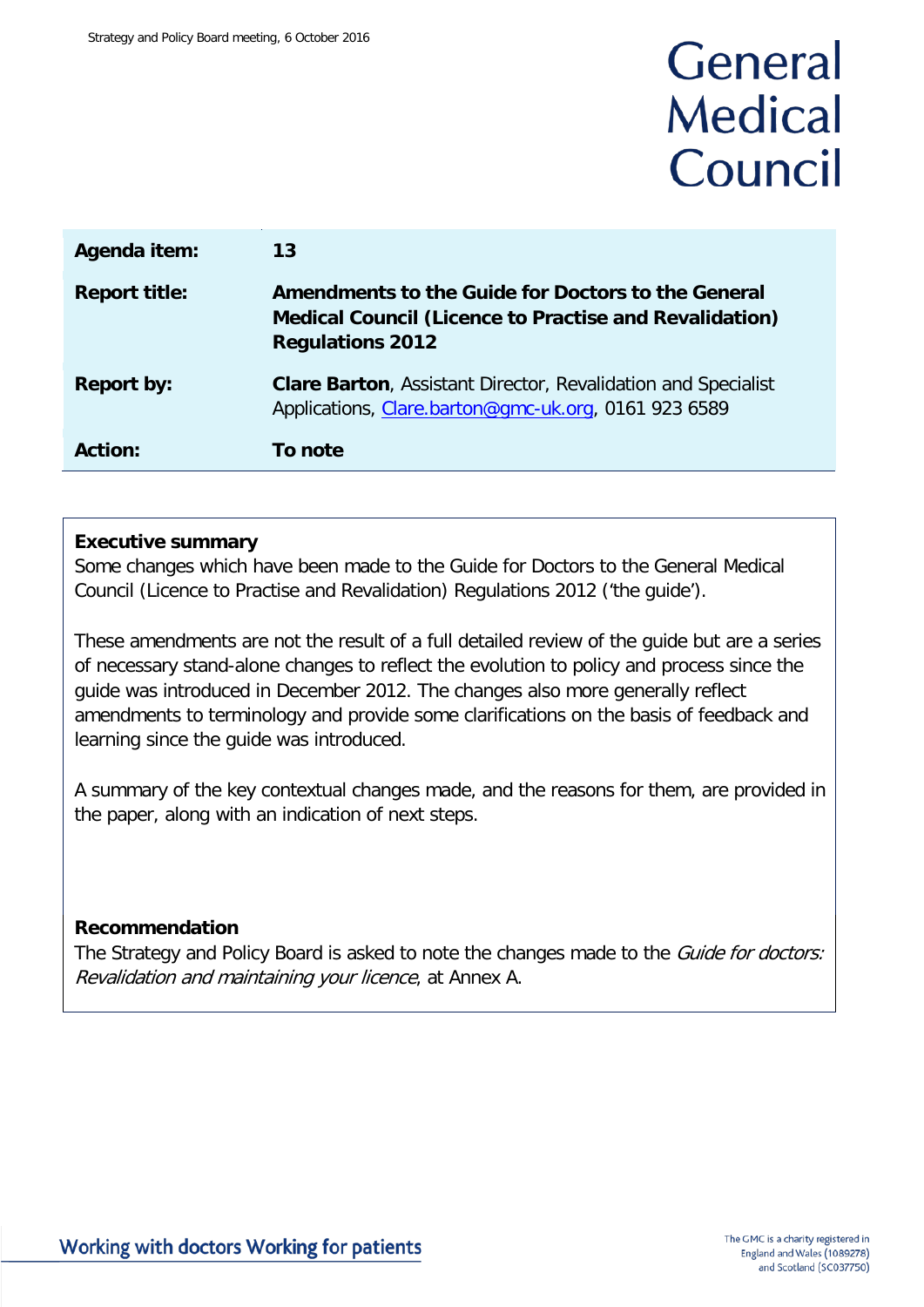#### **Amendments to the Guide for doctors to the General Medical Council (Licence to Practise and Revalidation) Regulations 2012**

- **1** We have made changes to the Guide for Doctors to the General Medical Council (Licence to Practise and Revalidation) Regulations 2012 ('the guide'). This is guidance published under Section 29G of the Medical Act 1983 (as amended) ('the Act'), paragraph 1(a). The amended guide is at Annex A.
- **2** The changes reflect evolution to policy and process and amendments to terminology since the guide was introduced in December 2012, as well as clarifying aspects of the guide following feedback and learning. A full detailed review of the guidance has not been conducted. We have restructured the guide to remove duplication, prioritise key messages at the beginning of the document, and generally improve its usability. Finally we have made minor stylistic changes throughout the guide, such as amendments: to reflect GMC house style, to remove duplication and paragraphs that are no longer necessary, and to update tenses of verbs (as revalidation is no longer in the future).
- **3** A summary of the key contextual changes made, and the reasons for them, is provided below:
	- **a** Amendments to the appraiser and appraisal criteria for doctors without a prescribed connection to reflect the changes agreed at the Strategy and Policy Board meeting in May 2016.
	- **b** Removal of section for doctors working in the crown dependencies. There are now a number of Suitable Persons approved for the majority of these doctors. The guide provides information for doctors who have a connection to a Designated Body or Suitable Person, and for those doctors without a connection. Doctors working in the crown dependencies will all fall into one of these two groups and, as a consequence, separate guidance for these doctors is no longer needed.
	- **c** Amendments to sections about the revalidation assessment following legal advice that there are multiple options available to us where a doctor does not meet the required standard in the revalidation assessment. The action we take may include requiring the doctor to undertake a further assessment, undertaking a fitness to practise investigation, or initiating the process of licence withdrawal. Our power to initiate the licence withdrawal process in these circumstances is discretionary, and we will develop further guidance outlining how and when we will exercise this discretion.
	- **d** Amendments to descriptions of the revalidation recommendations that a Responsible Officer (RO) or Suitable Person can make to the GMC, to reflect updates made to the statements in 2015.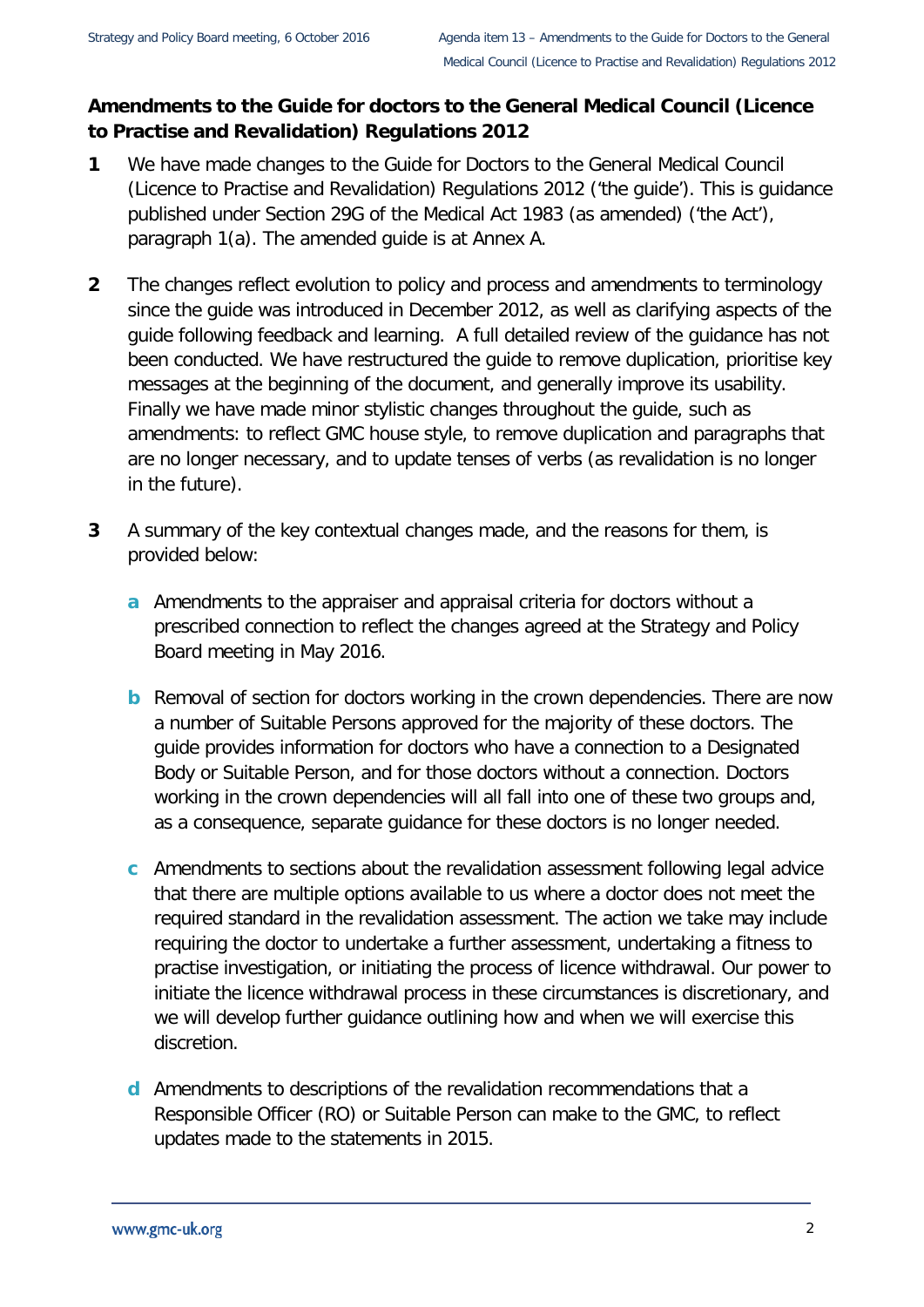- **e** Changing the title of the 'positive recommendation' to 'recommendation to revalidate' in order to help dissuade the perception of a deferral as a negative action.
- **f** Introducing consistency in the titles of all types of recommendations by changing them all to 'recommendation to revalidate/to defer/of non-engagement'.
- **g** Clarifying that a RO or Suitable Person can make a recommendation of nonengagement where a doctor has not 'sufficiently' engaged with the processes underpinning revalidation, to address issues raised about doctors who only partially engage with revalidation.

#### Next Steps

- **4** The updated guide will be published on our website as soon as possible.
- **5** We shall update the Board when we have developed our policy and process in relation to the options open to us where a doctor does not meet the required standard in the revalidation assessment, and how and when we intend to exercise our discretion to initiate the licence withdrawal process.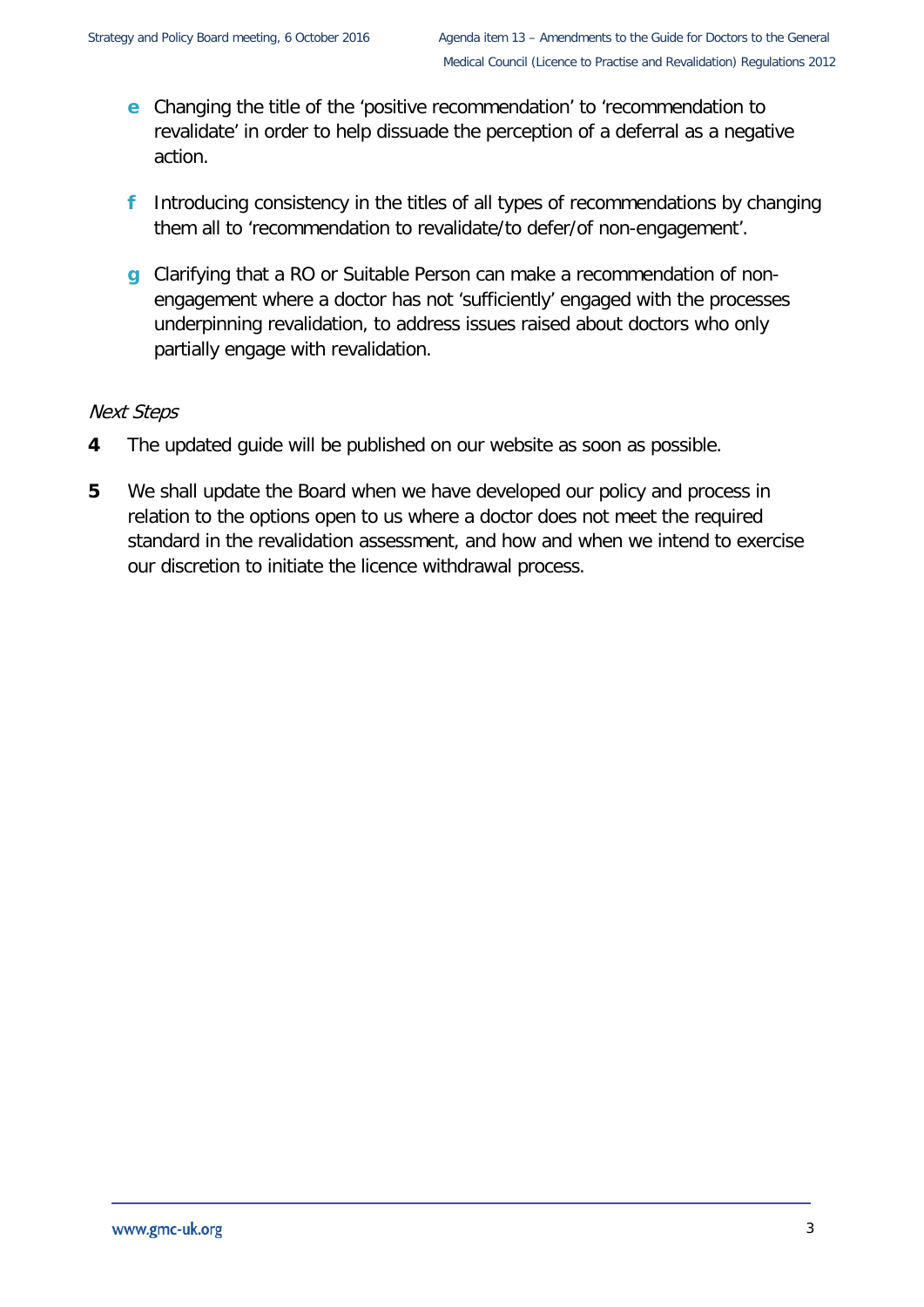#### **13 - Amendments to the Guide for Doctors to the General Medical Council (Licence to Practise and Revalidation) Regulations 2012**

# **General Medical** Council

## **13 – Annex A**

## <span id="page-3-0"></span>**Guide for doctors: Revalidation and maintaining your licence**

#### **Contents**

| 2.5 The outcome of a GMC fitness to practise investigation and revalidation  8        |  |  |
|---------------------------------------------------------------------------------------|--|--|
|                                                                                       |  |  |
|                                                                                       |  |  |
|                                                                                       |  |  |
|                                                                                       |  |  |
| Section 4: Engagement with revalidation for doctors who have a Responsible Officer or |  |  |
|                                                                                       |  |  |
|                                                                                       |  |  |
|                                                                                       |  |  |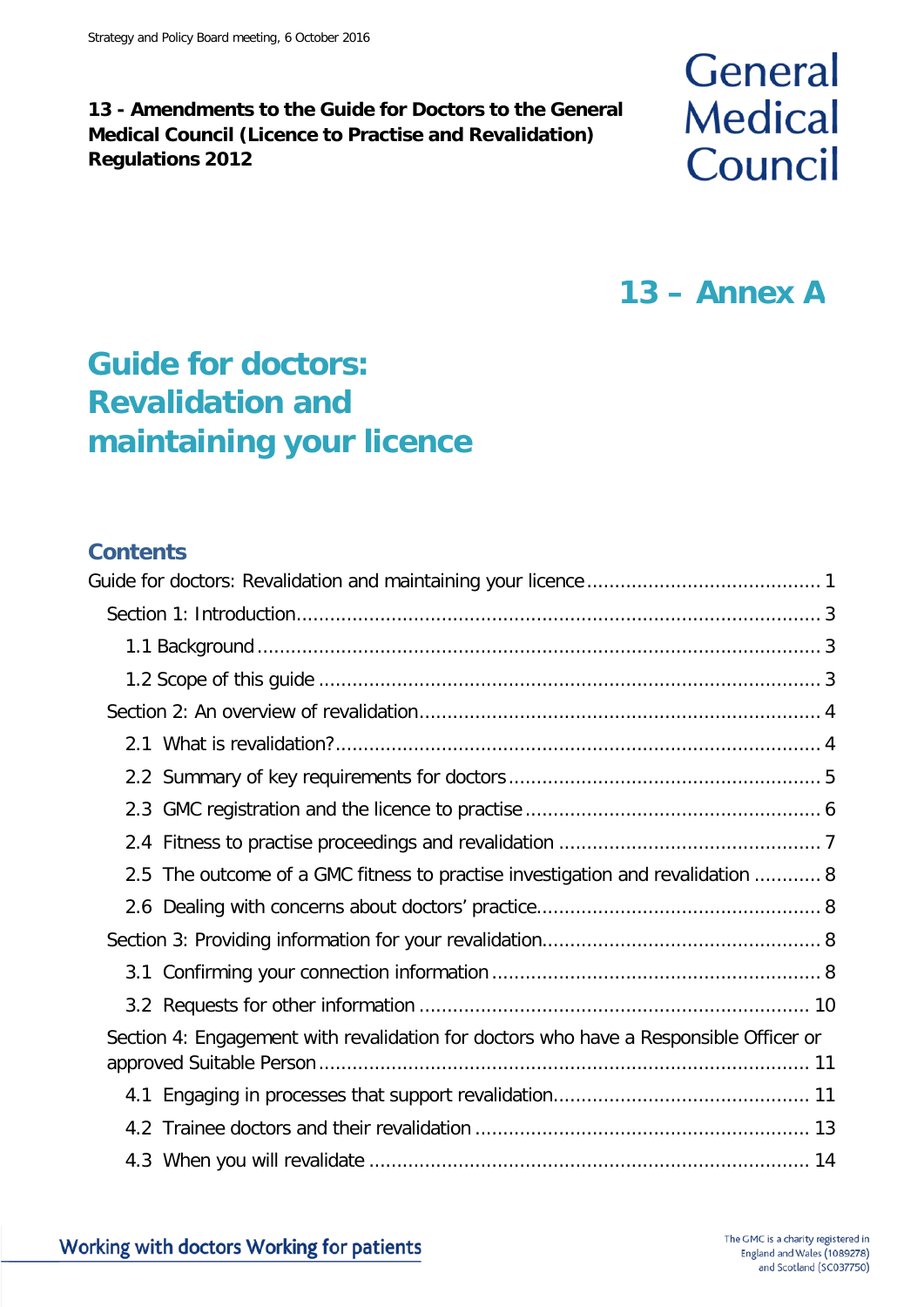| Section 5: Revalidation for doctors who do not have a Responsible Officer or approved |  |  |
|---------------------------------------------------------------------------------------|--|--|
|                                                                                       |  |  |
|                                                                                       |  |  |
|                                                                                       |  |  |
|                                                                                       |  |  |
|                                                                                       |  |  |
|                                                                                       |  |  |
|                                                                                       |  |  |
|                                                                                       |  |  |
|                                                                                       |  |  |
|                                                                                       |  |  |
|                                                                                       |  |  |
|                                                                                       |  |  |
|                                                                                       |  |  |
|                                                                                       |  |  |
|                                                                                       |  |  |
|                                                                                       |  |  |
|                                                                                       |  |  |
|                                                                                       |  |  |
|                                                                                       |  |  |
|                                                                                       |  |  |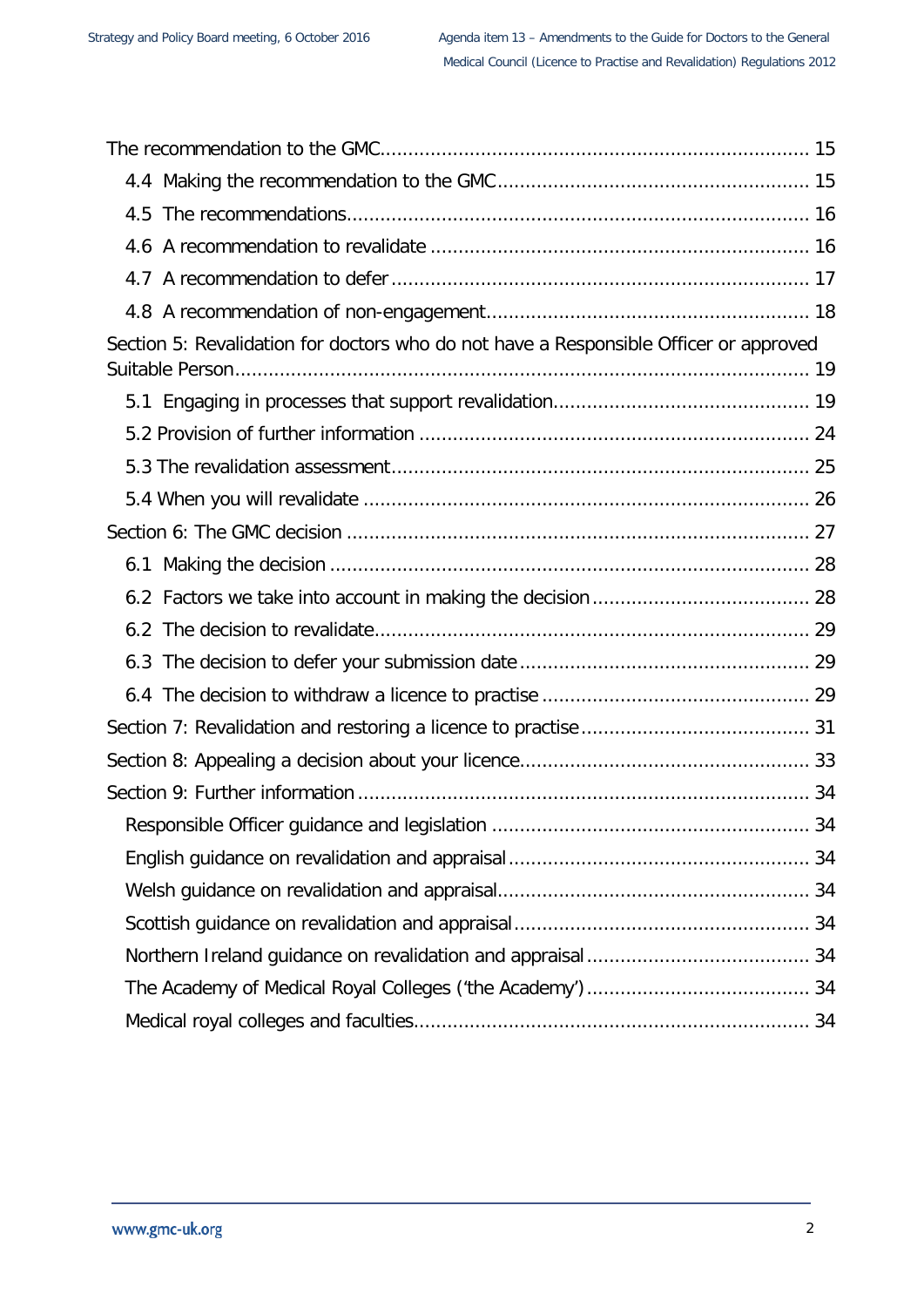## <span id="page-5-0"></span>**Section 1: Introduction**

- **1** This guidance is published under section 29G of the [Medical Act 1983.](http://www.gmc-uk.org/about/legislation/medical_act.asp) It sets out the requirements you need to meet to revalidate and maintain your licence to practise. We have the power to withdraw your licence if you fail, without reasonable excuse, to comply with the requirements set out in this guidance.
- **2** This guidance accompanies [the General Medical Council \(Licence to Practise and](http://www.gmc-uk.org/2015_LTP_and_Revalidation_Regs_Consolidated.pdf_61956494.pdf)  [Revalidation\) Regulations 2012,](http://www.gmc-uk.org/2015_LTP_and_Revalidation_Regs_Consolidated.pdf_61956494.pdf) as amended i[n 2014](http://www.gmc-uk.org/LtP_Regulations_2014_FINAL__VALIDATED_.pdf_56653584.pdf) an[d 2015](http://www.gmc-uk.org/LtP_and_Reval_Regs_2015.pdf_61954008.pdf).

#### <span id="page-5-1"></span>**1.1 Background**

- **3** All licensed doctors have to demonstrate to us, on a regular basis, that they remain up to date and fit to practise<sup>[\\*](#page-5-3)</sup>. This process is called revalidation. All licensed doctors need to engage with revalidation as a condition of keeping their licence to practise.
- **4** Revalidation is based on a continuing evaluation of a doctor's fitness to practise, through annual appraisals based on our core guidance for doctors, Good [medical practice](http://www.gmc-uk.org/guidance/good_medical_practice.asp).
- **5** Revalidation supports doctors in developing and improving their practice throughout their career, by making sure they have the opportunity to reflect regularly on how their practice can be developed, modified or improved. Over time, revalidation will give patients greater confidence that doctors are up to date in the areas in which they practise, and promote improved quality of care for patients by driving improvements in clinical governance.

#### <span id="page-5-2"></span>**1.2 Scope of this guide**

- **6** This guide applies to all doctors who hold registration and a licence to practise. It should be read in conjunction with our other quidance for doctors, including:
- [Good medical practice framework for appraisal and revalidation](http://www.gmc-uk.org/static/documents/content/GMP_framework_for_appraisal_and_revalidation.pdf_41326960.pdf)
- [Supporting information for appraisal and revalidation](http://www.gmc-uk.org/static/documents/content/Supporting_information100212.pdf_47783371.pdf)

<span id="page-5-3"></span>\* If you are a doctor with temporary registration under sections 18, 18A or 27A of the [Medical Act,](http://www.gmc-uk.org/about/legislation/medical_act.asp) you are exempt from revalidation.<sup>\*</sup>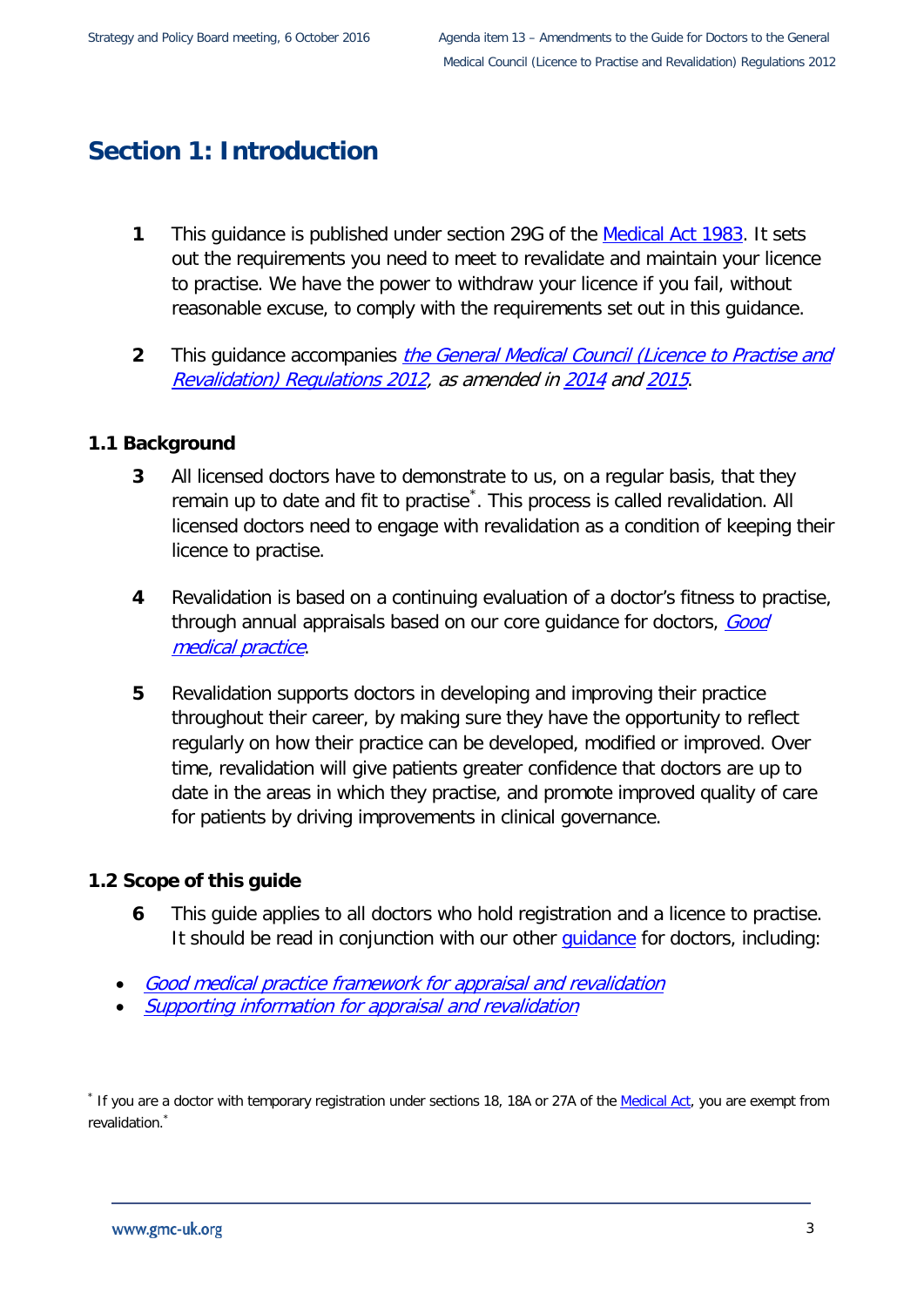- **7** If you're a Responsible Officer, you must have regard to this quidance in discharging your statutory responsibilities.<sup>[\\*](#page-6-2)</sup> You also need to refer to The GMC [protocol for making revalidation recommendations: Guidance for Responsible](http://www.gmc-uk.org/static/documents/content/RT_-_Responsible_officer_protocol_-_DC7510.pdf)  [Officers and Suitable Persons.](http://www.gmc-uk.org/static/documents/content/RT_-_Responsible_officer_protocol_-_DC7510.pdf)
- **8** This guide does not deal directly with the responsibilities of the Responsible Officer. Guidance on the role of Responsible Officers has been published by the **Department of Health (England)** for England, Scotland and Wales, and the [Department of Health \(Northern Ireland\)](https://www.health-ni.gov.uk/) for Northern Ireland.

## <span id="page-6-0"></span>**Section 2: An overview of revalidation**

#### <span id="page-6-1"></span>**2.1 What is revalidation?**

- **9** Revalidation is an evaluation of your fitness to practise.[†](#page-6-3) For the vast majority of doctors, it is based on a continuing evaluation of their fitness to practise in the workplace. Figure 1 provides an overview of the key components of revalidation.
- Figure 1 [graphic to be inserted before publication]
	- **10** You are required to demonstrate that you are fit to practise to continue to hold your licence. You must do this by meeting the requirements of revalidation as outlined in this guidance, and sufficiently engaging with the processes that support revalidation on an on-going basis.
	- **11** You must engage in an annual appraisal process. During your appraisals you must discuss and reflect on the whole of your practice with your appraiser, and use [supporting information](http://www.gmc-uk.org/doctors/revalidation/9226.asp) to demonstrate that you are continuing to meet the values and principles set out in our core guidance for doctors, Good medical [practice](http://www.gmc-uk.org/guidance/good_medical_practice.asp).

<span id="page-6-2"></span><sup>&</sup>lt;sup>\*</sup> [The Medical Profession \(Responsible Officers\) Regulations 2010](http://www.legislation.gov.uk/ukdsi/2010/9780111500286/regulation/15) reg 15(b) (as amended by Medical [Profession \(Responsible Officers\) \(Amendment\) Regulations 2013\)](http://www.legislation.gov.uk/uksi/2013/391/contents/made) and [The Medical Profession \(Responsible](https://www.health-ni.gov.uk/sites/default/files/publications/dhssps/ro-regulations-ni.pdf)  [Officers\) Regulations \(Northern Ireland\) 2010](https://www.health-ni.gov.uk/sites/default/files/publications/dhssps/ro-regulations-ni.pdf) [reg 13\(b\)](https://www.health-ni.gov.uk/sites/default/files/publications/dhssps/ro-regulations-ni.pdf)

<span id="page-6-3"></span><sup>&</sup>lt;sup>†</sup> [Medical Act 1983](http://www.gmc-uk.org/about/legislation/medical_act.asp) Section 29A(5)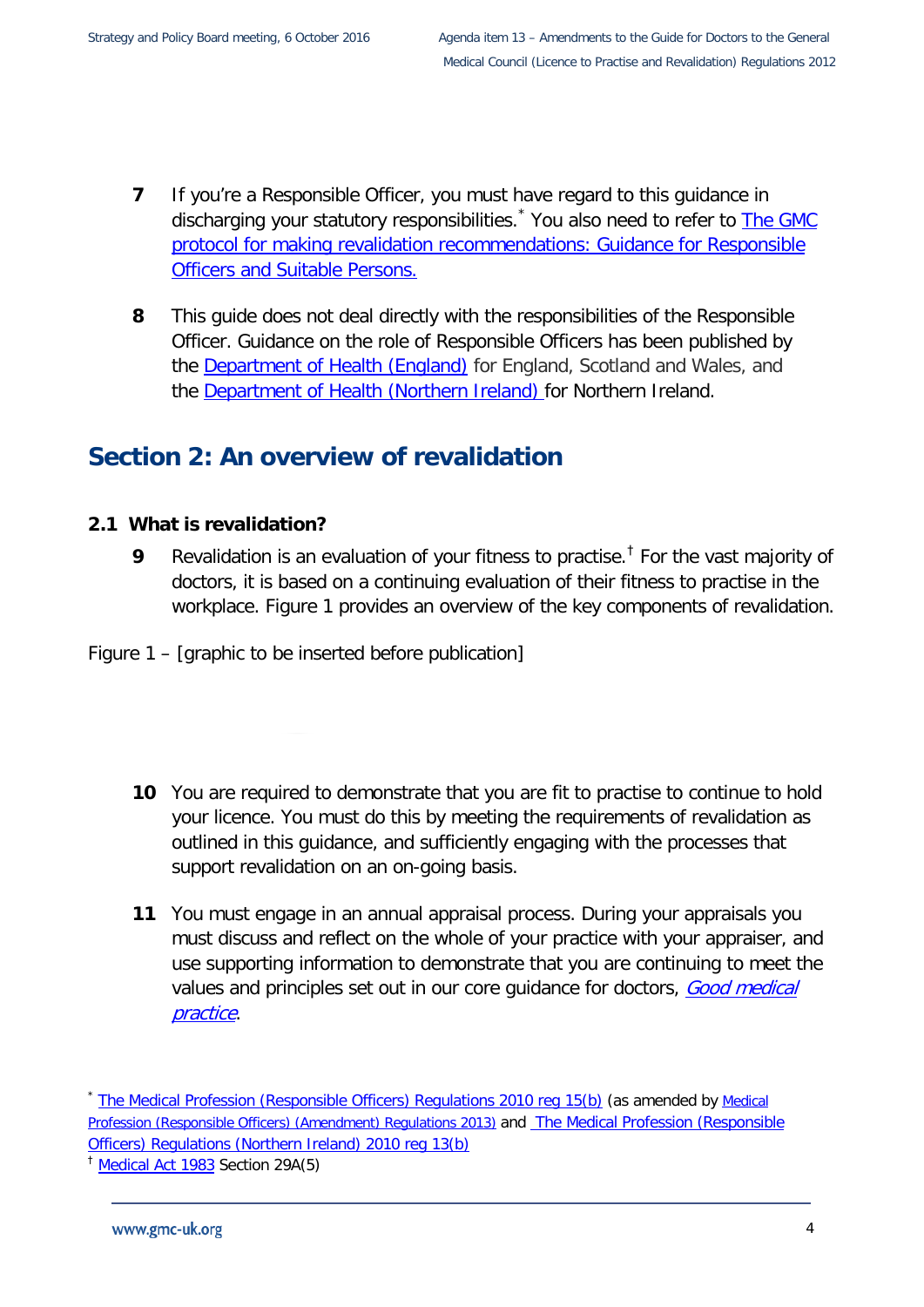- **12** If you are a doctor in training, you revalidate by engaging in your training programme. More information about revalidation for doctors in training is in [section](#page-15-0) 4.2, and [on our website.](http://www.gmc-uk.org/doctors/revalidation/12383.asp)
- **13** Most doctors have a connection to a Designated Body. This links the doctor to a senior licensed doctor appointed as a [Responsible Officer](http://www.gmc-uk.org/doctors/revalidation/12387.asp) who is responsible for their revalidation. The Responsible Officer must make sure that systems of appraisal and processes for collecting and holding information are in place to help you. In some cases where a doctor does not have a Responsible Officer, we may approve a Suitable Person. More information about this can be found in [section 3.1.](#page-10-3) If you do not have a connection to a Responsible Officer or Suitable Person you will revalidate by providing information to us every year and, in most cases also undertaking an assessment designed to evaluate your fitness to practise.
- **14** Usually every five years, your Responsible Officer or Suitable Person will make a recommendation to us about your revalidation. They will use the outcome of your annual appraisals, combined with other information available from the clinical governance systems of organisations in which you practise. More information about these recommendations can be found in [section 4.5.](#page-18-0)
- **15** It is for the GMC to decide whether you may continue to hold your licence to practise. More information about how we make this decision is in [section 6.1.](#page-30-0)
- **16** If you fail to engage and comply with the requirements of revalidation (as outlined in this guidance) and to engage with the local processes, including appraisal, that underpin it, this will put your licence to practise at risk.

#### <span id="page-7-0"></span>**2.2 Summary of key requirements for doctors**

- **17** You must comply with the requirements of revalidation as outlined in this guidance, which in summary are:
	- **Engage sufficiently with the revalidation process, to demonstrate that you work in** line with the principles and values set out in our core guidance Good medical practice.
	- I Identify your Responsible Officer, Suitable Person, or tell us if you don't have one.
	- **Have an annual appraisal (or engage fully with your training programme if you are** a doctor in training) which covers your whole scope of practice.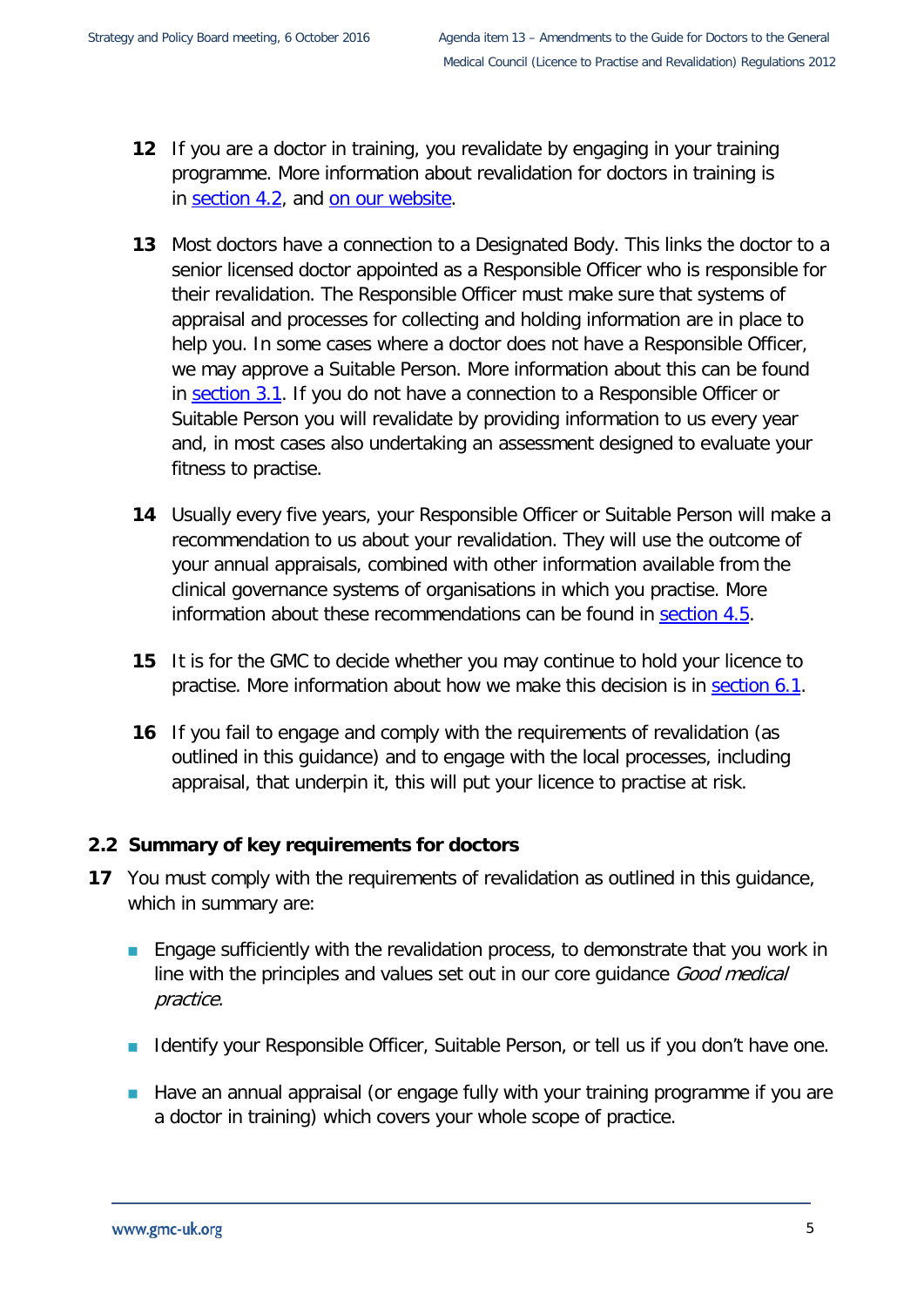- Reflect on, and discuss with your appraiser, the supporting information you have collected from your whole scope of work.
- **If you have a Responsible Officer or Suitable Person, arrange for them to make a** recommendation about your revalidation by your revalidation submission date.
- **If you do not have a Responsible Officer or Suitable Person, send us evidence of** your engagement with revalidation every year and undertake and meet the required standard in a revalidation assessment when asked.
- **Provide to us when asked, any information we request about your revalidation.**

#### <span id="page-8-0"></span>**2.3 GMC registration and the licence to practise**

- **18** Doctors who want to practise medicine in the UK need to hold a licence to practise. The licence gives a doctor the legal authority to undertake certain activities in the UK. For example writing a prescription, signing a death certificate and holding certain medical posts (such as working as a doctor in the NHS).
- **19** Any doctor who wants to carry out an activity for which a licence is needed must be registered with us and hold a licence to practise granted by us. This applies whether the doctor is working full time or part time, in the NHS or in the independent sector, employed or self employed, or working as a locum.
- **20** [The licence to practise is](http://www.gmc-uk.org/about/legislation/registration_legislation.asp) only a legal requirement for the practise of medicine within the UK (and crown dependencies). Doctors who do not work in the UK, or who do not undertake any activities for which a licence is required, do not need to hold a licence. They can be registered without a licence.
- **21** We can't advise whether you need a licence to practise for the work you do. In most cases the requirement to have registration with a licence to practise is set out in [legislation.](http://www.gmc-uk.org/about/legislation/registration_legislation.asp#lic_to_prac) If in doubt, you should review our [licensing information online](http://www.gmc-uk.org/doctors/licensing.asp) and check the position with your employer or other relevant body. You may need to seek legal advice if you are not sure.
- **22** You may not be required to hold a licence to practise to undertake the work you do. If you are retired from clinical practice, working wholly overseas or taking a significant career break, you may not need a licence. If you don't need a licence our advice is that you should consider relinquishing it. You may wish to speak to your employer or medical defence organisation for further advice about your specific circumstances.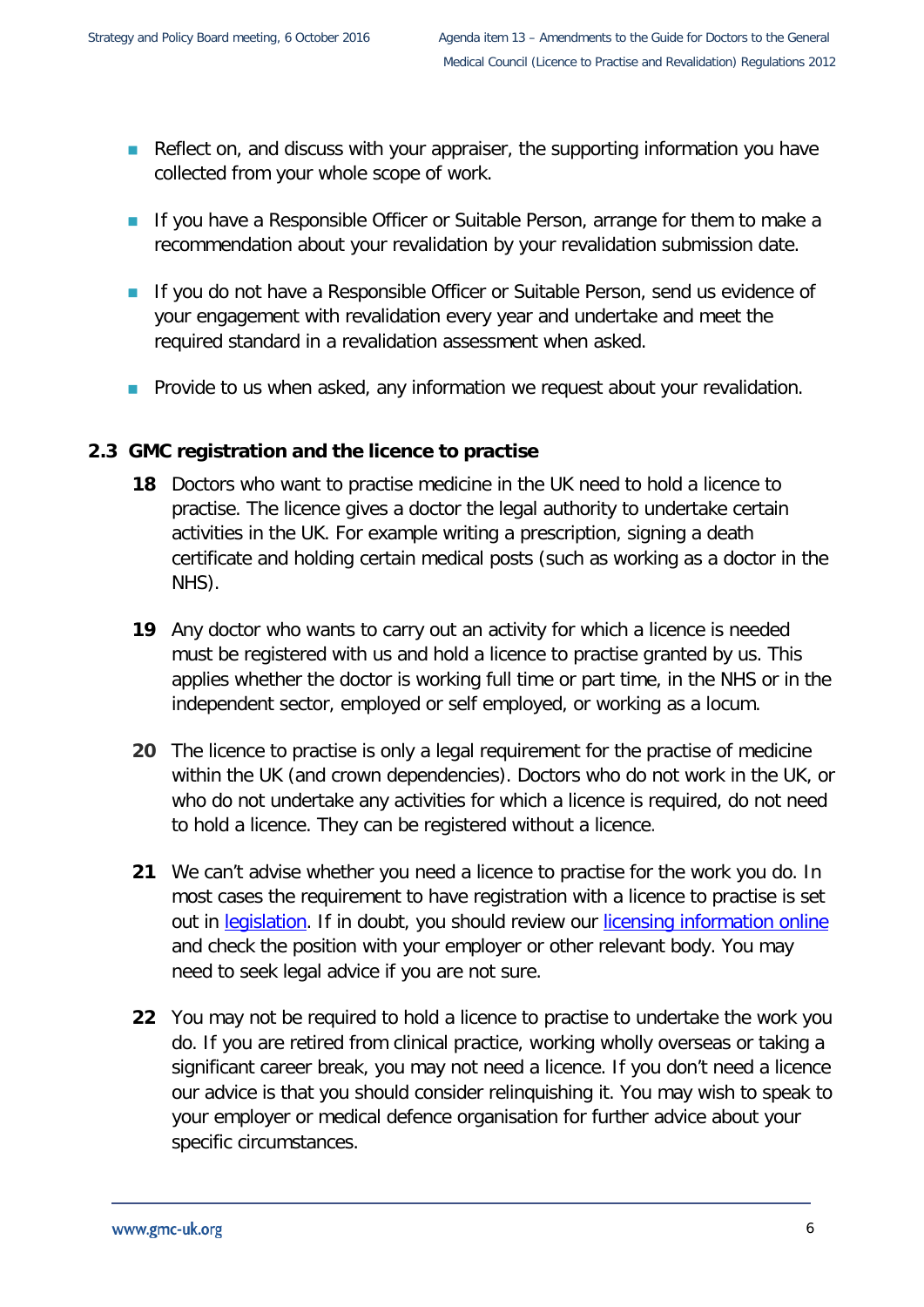- **23** You can maintain your registration with us without a licence. This means you must still follow the guidance in *Good medical practice* and you remain subject to our fitness to practise procedures but you do not have to revalidate
- **24** Full registration without a licence carries significant benefits including:
	- **a** acknowledgement that your primary medical qualification allowed you to gain entry to the medical register in the UK
	- public evidence of good standing with the GMC
	- the ability to restore the licence when it is required
	- paying a lower annual retention fee.
	- **25** You can apply to restore your licence to practise if you need it at some point in the future. [Information on applying to restore your licence](http://www.gmc-uk.org/doctors/registration_applications/apply_for_licence_p1.asp) can be found in section 7.

#### <span id="page-9-0"></span>**2.4 Fitness to practise proceedings and revalidation**

- **26** If you are subject to fitness to practise proceedings, we are likely to wait until the conclusion of the proceedings before giving you notice of your revalidation submission date.<sup>[\\*](#page-9-1),[†](#page-9-2)</sup>
- **27** If you become subject to proceedings about your fitness to practise after we have served notice of your revalidation submission date, we may await the outcome of the investigation before taking any further steps in relation to your revalidation.<sup> $\ddagger$ </sup> We will formally confirm this with you.<sup>[§](#page-9-4)</sup>
- **28** Whilst you are subject to fitness to practise proceedings, and as long as you remain registered with a licence to practise, you must continue to engage with the processes for your revalidation as set out in this guidance. You should have an annual appraisal, and be collecting and reflecting on supporting information.

<span id="page-9-4"></span> $$$  [Reg 6\(16\)](http://www.gmc-uk.org/LTP_and_Revalidation_Regs_Consolidated_2015.pdf_63947176.pdf)

<span id="page-9-1"></span> $\text{Re}q \; 6(1)(b)$ , 6(2)(b)

<span id="page-9-2"></span><sup>&</sup>lt;sup>†</sup> Proceedings is defined in the [General Medical Council \(Fitness to Practise\) Rules](http://www.gmc-uk.org/about/legislation/ftp_legislation.asp) 2004

<span id="page-9-3"></span> $\frac{1}{2}$  [Reg 6\(15\)](http://www.gmc-uk.org/LTP_and_Revalidation_Regs_Consolidated_2015.pdf_63947176.pdf)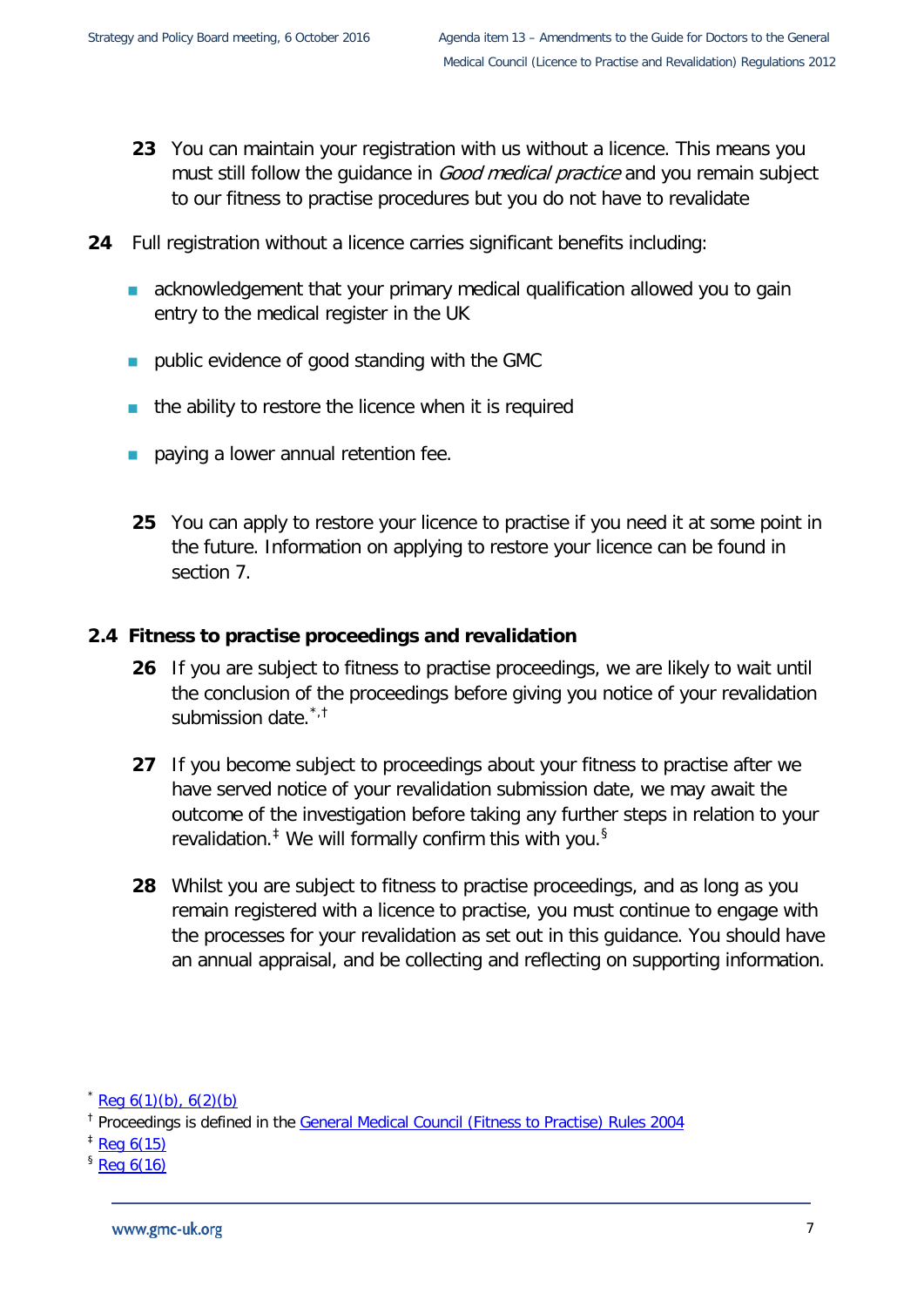- **29** If you have conditions on your registration or have agreed undertakings with us, these do not stop you from revalidating as long as you are complying with them. You should continue to engage with the processes for your revalidation as set out in this guidance.
- **30** [Information for doctors](http://www.gmc-uk.org/concerns/doctors_under_investigation.asp) who have been referred to GMC fitness to practise procedures is online.

#### <span id="page-10-0"></span>**2.5 The outcome of a GMC fitness to practise investigation and revalidation**

- **31** You will not hold registration with a licence if you are suspended or erased as a result of our fitness to practise processes. Revalidation does not apply to doctors who do not hold a licence to practise.
- **32** For any other outcome of our fitness to practise process, we may issue notice of a new submission date, or request a new recommendation or further information in respect of any pending revalidation recommendation.

#### <span id="page-10-1"></span>**2.6 Dealing with concerns about doctors' practice**

- **33** Revalidation is not a way to raise or address concerns about a doctor's practice. These should be addressed through local processes or where serious concerns exist they should be referred through our existing fitness to practise process.
- **34** All doctors have a duty to report serious concerns about the practice of another doctor, in line with **[Good medical practice](http://www.gmc-uk.org/guidance/good_medical_practice.asp)**, our Raising and acting on concerns [about patient safety \(2012\),](http://www.gmc-uk.org/guidance/ethical_guidance/11860.asp) guidance and their own workplace policy.

## <span id="page-10-2"></span>**Section 3: Providing information for your revalidation**

#### <span id="page-10-3"></span>**3.1 Confirming your connection information**

**35** There are clear rules to determine whether you have a connection to a designated body.[†](#page-10-5) For most doctors your designated body is the organisation in which you undertake most or all of your practice.

 $*$  Reg  $6(17)(a)$ , (b)

<span id="page-10-5"></span><span id="page-10-4"></span><sup>&</sup>lt;sup>†</sup> [The Medical Profession \(Responsible Officers\) Regulations 2010, regs 10 and 12](http://www.legislation.gov.uk/ukdsi/2010/9780111500286/contents) (as amended by Medical [Profession \(Responsible Officers\) \(Amendment\) Regulations 2013\)](http://www.legislation.gov.uk/uksi/2013/391/contents/made) and [The Medical Profession \(Responsible](https://www.health-ni.gov.uk/sites/default/files/publications/dhssps/ro-regulations-ni.pdf)  [Officers\) Regulations \(Northern Ireland\) 2010](https://www.health-ni.gov.uk/sites/default/files/publications/dhssps/ro-regulations-ni.pdf) [regs 8 and 10](https://www.health-ni.gov.uk/sites/default/files/publications/dhssps/ro-regulations-ni.pdf)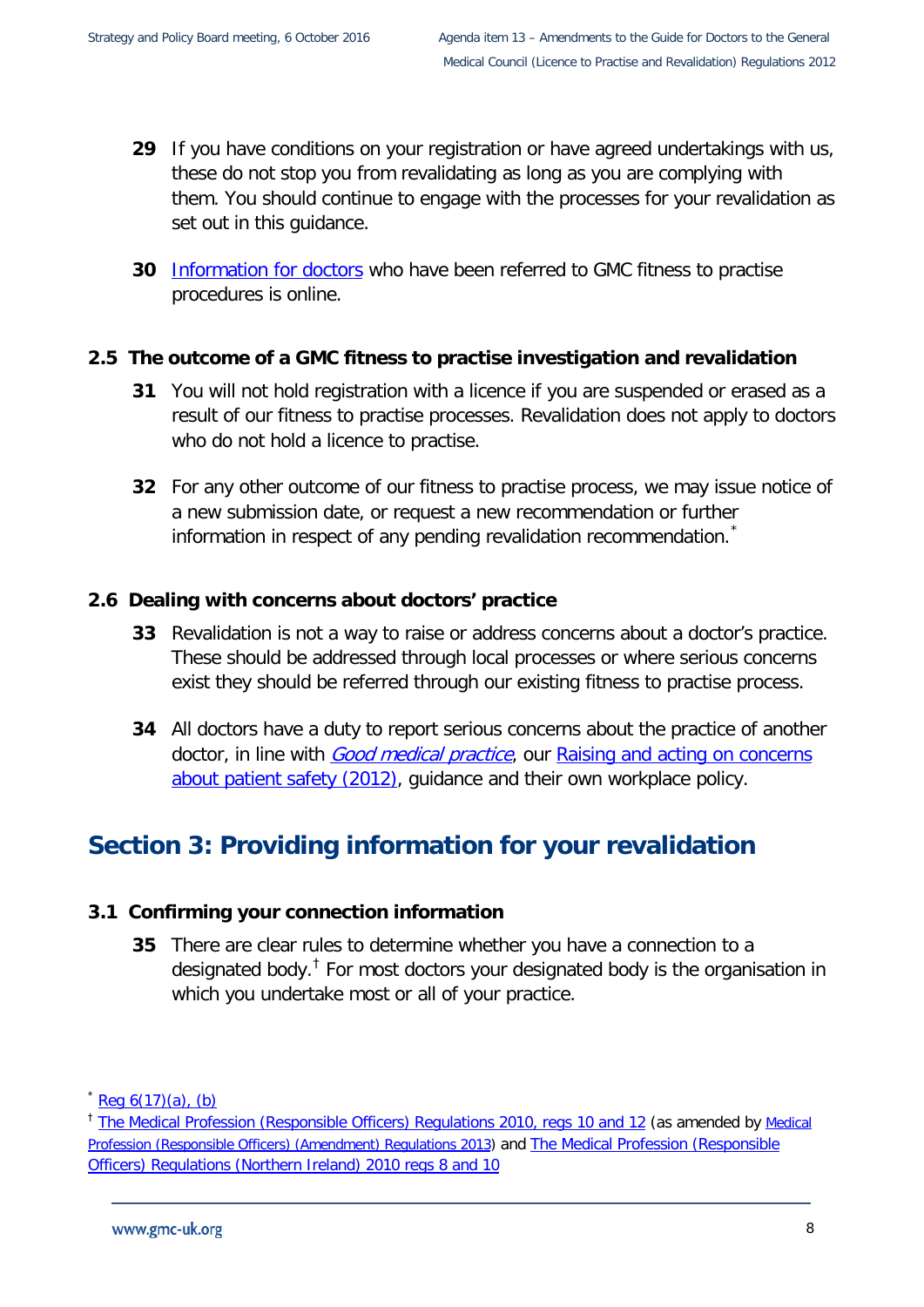- **36** These rules come from the regulations for Responsible Officers made by the [Department of Health \(England\)](http://www.dh.gov.uk/en/Managingyourorganisation/Responsibleofficers/index.htm) for England, Scotland and Wales, and the [Department of Health \(Northern Ireland\)](https://www.health-ni.gov.uk/) for Northern Ireland.
- **37** We have provided some online tools based on the Responsible Officer regulations to help you identify whether you have a connection to a designated body. These tools include:
- [Case studies](http://www.gmc-uk.org/doctors/revalidation/12390.asp)
- [Online tool](http://www.gmc-uk.org/doctors/revalidation/designated_body_tool.asp)
- [A list of designated bodies](http://www.gmc-uk.org/help/list_of_designated_bodies.htm) and Responsible Officers

#### Connection to a designated body

**38** If you have a connection to a designated body, you must update your GMC Online account and inform your Responsible Officer. You then need to comply with the requirements set out in [section 4](#page-13-0) of this guidance.

#### Connection to a Suitable Person

- **39** If you do not have a connection to a designated body (and so do not have a Responsible Officer), you may be able to identify someone who can support you with revalidation and make a recommendation about you. You should consider whether there is anyone suitable, such as the person with responsibility for clinical governance and appraisal in your organisation. Or, it might be the Responsible Officer of a designated body you undertake work for, but do not have a connection to under the regulations.
- **40** If someone agrees to be your Suitable Person, we will need to approve the arrangement. We approve Suitable Persons<sup>[\\*](#page-11-0)</sup> in line with our [published criteria.](http://www.gmc-uk.org/doctors/revalidation/14174.asp)
- **41** We must approve any Suitable Person before a revalidation recommendation can be made. You should make sure that you continue to meet the requirements for a doctor without a connection until any Suitable Person application is approved.
- **42** Further information is online, [along with a list of Suitable Persons approved to](http://www.gmc-uk.org/doctors/revalidation/20386.asp)  [date.](http://www.gmc-uk.org/doctors/revalidation/20386.asp)

#### <span id="page-11-0"></span> $\text{Req } 6(6) \text{ and } (7)$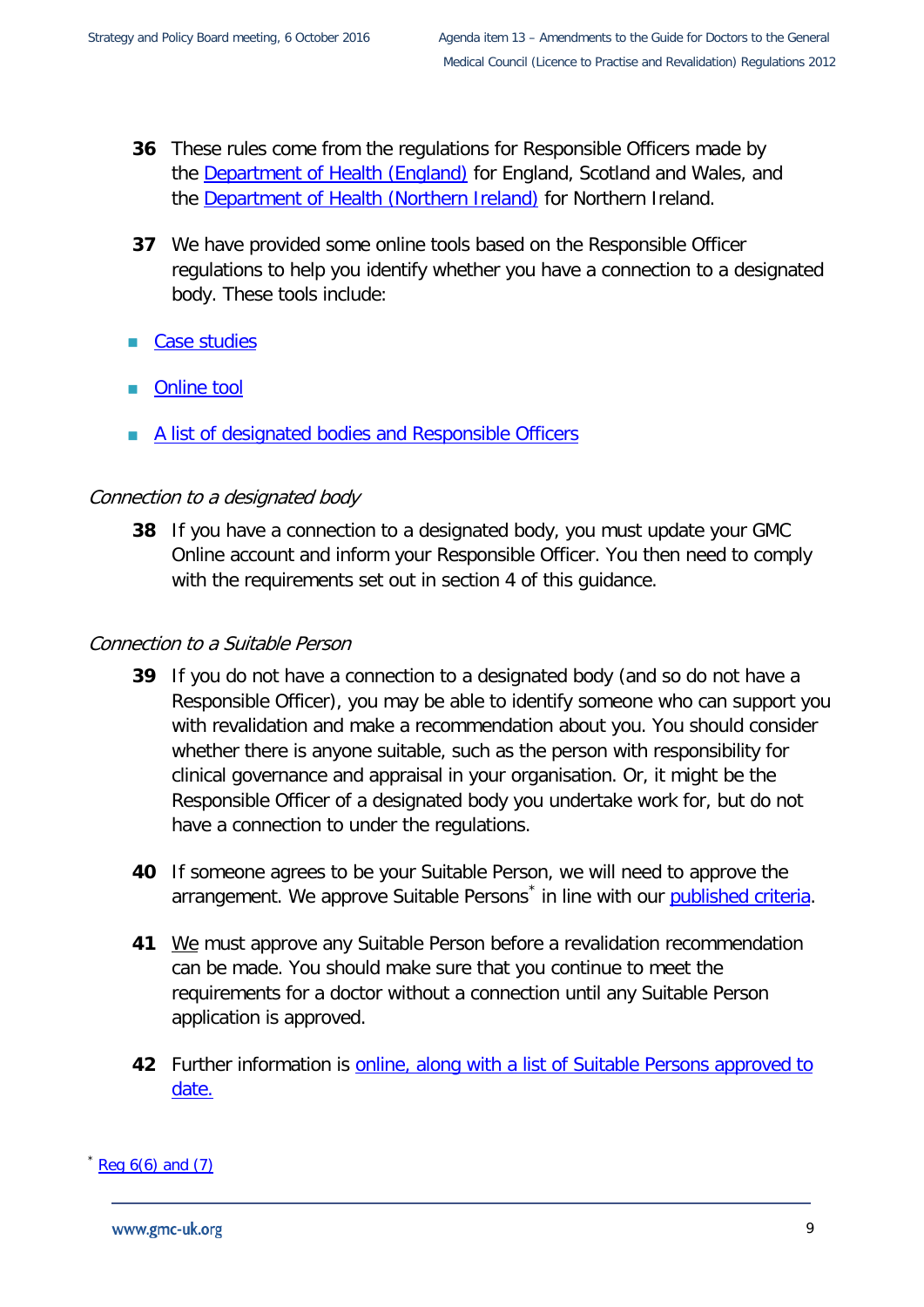**43** If you have a connection to a Suitable Person, you must contact them and ask them to add you to their list of doctors. You then need to comply with the requirements set out in [section 4](#page-13-0) of this guidance.

#### Doctors without a connection

- **44** If you do not have a connection to a designated body or Suitable Person you must tell us. You can do this by updating your GMC Online account. You then need to comply with the requirements set out in [section 5](#page-21-0) of this guidance.
- **45** If we do not have information about your connection, we will ask you to confirm or provide this information to facilitate your revalidation.
- **46** For some doctors, we may also need information about your prospective, current, or past employment to help us determine when and how to revalidate you. [\\*](#page-12-1)
- **47** If you do not provide this information to us when asked we can begin the process to withdraw your licence.
- **48** You should also update your connection details if your circumstances change, for example, if you change or gain employment. This will make sure that we have the correct information about you for your revalidation, and that your Responsible Officer will also have your details.

#### <span id="page-12-0"></span>**3.2 Requests for other information**

- **49** After considering any information we have, or a recommendation we have received about your revalidation, we may need to ask you for additional information or supporting evidence.[†](#page-12-2)
- **50** Any information we request about your revalidation will normally need to be supplied within 28 days. If you can't comply fully with this request within the specified timeframe, you must tell us and explain why.<sup> $\ddagger$ </sup>
- **51** If you do not provide this information by the deadline, or give us a reasonable excuse why, we can begin the process of withdrawing your licence to practise.

<span id="page-12-1"></span> $\text{Re}q \; 6(9)(a)$ 

<span id="page-12-2"></span> $\frac{1}{2}$  [Reg 6\(10\)](http://www.gmc-uk.org/LtP_and_Reval_Regs_2012.pdf_50435434.pdf)

<span id="page-12-3"></span>[Reg 6\(13\)](http://www.gmc-uk.org/LtP_and_Reval_Regs_2012.pdf_50435434.pdf)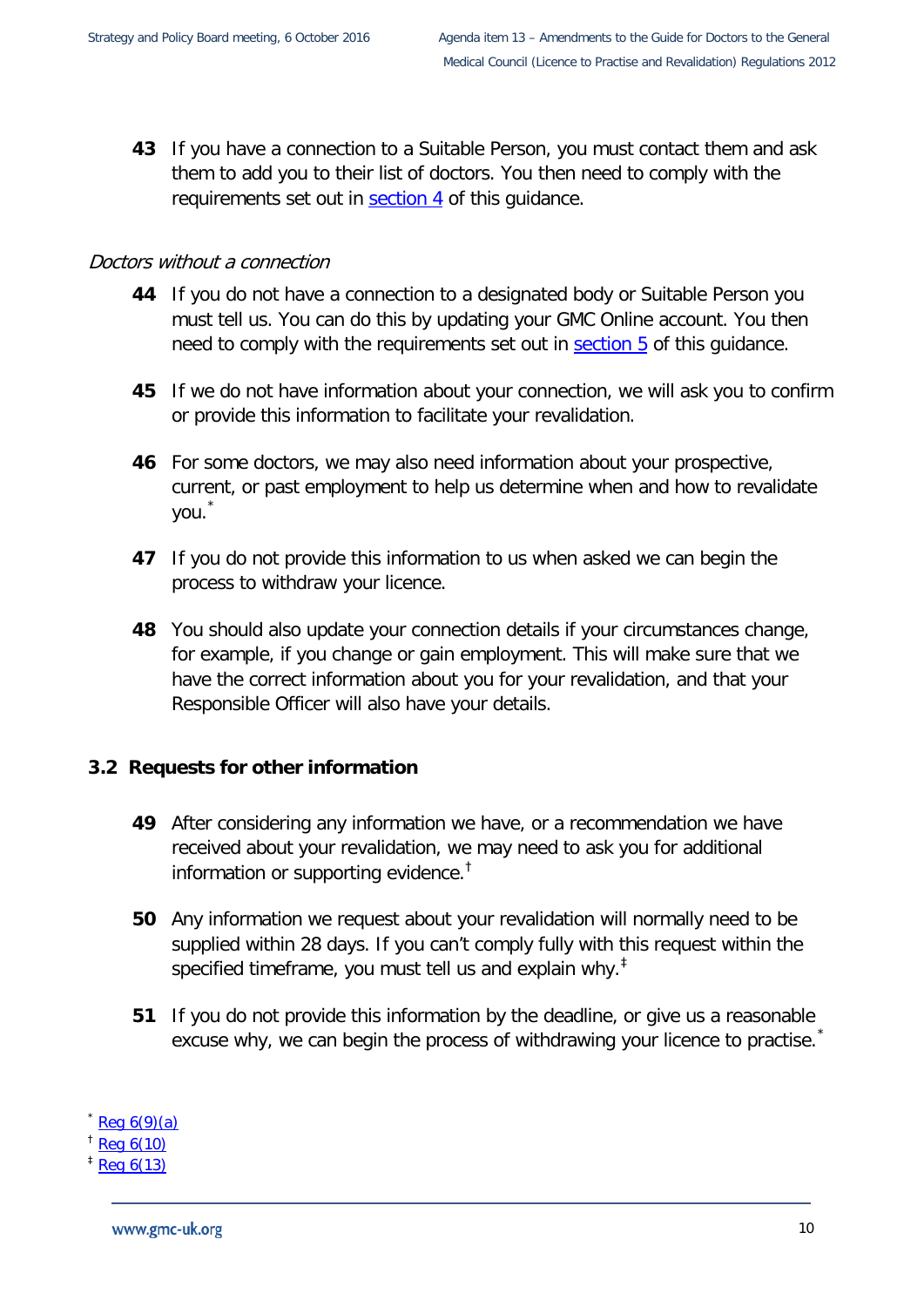### <span id="page-13-0"></span>**Section 4: Engagement with revalidation for doctors who have a Responsible Officer or approved Suitable Person**

**52** This section sets out the requirements for revalidation if you are a doctor with a Responsible Officer or Suitable Person. If you do not have a Responsible Officer or approved Suitable Person, you need to comply with the requirements set out in [section 5.](#page-21-0)

#### <span id="page-13-1"></span>**4.1 Engaging in processes that support revalidation**

**53** You must sufficiently engage with the processes that support revalidation. This means you must meet the requirements for revalidation as set out in the following paragraphs of this guidance, published under Section 29G of the [Medical Act 1983.](http://www.gmc-uk.org/about/legislation/medical_act.asp)

#### Annual appraisal

- **54** It is your responsibility to have an annual appraisal which has *Good medical* [practice](http://www.gmc-uk.org/guidance/good_medical_practice.asp) as its focus and which covers all of your medical practice.
- **55** If you have a designated body they will provide you with an appraisal. Your appraiser will undertake your appraisal but they do not make a recommendation about your revalidation, this is done by your Responsible Officer.
- **56** If you have a Suitable Person, they will support you with accessing an appraisal for your revalidation. Your appraiser will undertake your appraisal but they do not make a recommendation about your revalidation, this is done by your Suitable Person.
- **57** You should contact your Responsible Officer or Suitable Person if you are uncertain about whether your appraisal is sufficient for your revalidation or to discuss the recommendation they are making about you.

 $Req$  4(3)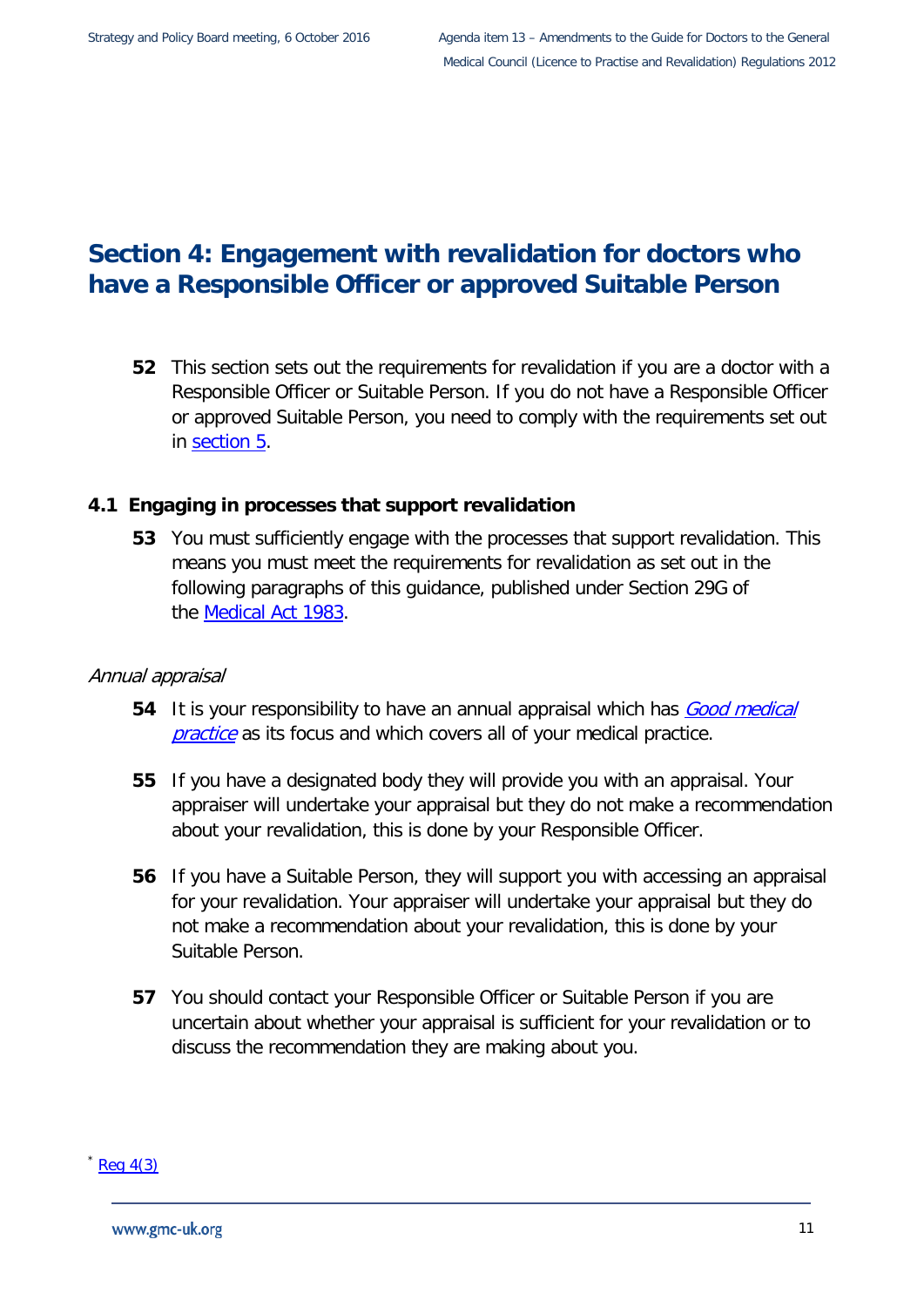#### Supporting information

- **58** You must collect the following [supporting information](http://www.gmc-uk.org/doctors/revalidation/revalidation_information.asp) for your appraisal to help show how you're meeting the professional values and principles set out in Good [medical practice](http://www.gmc-uk.org/guidance/good_medical_practice.asp).
	- Continuing professional development
	- Quality improvement activity
	- Significant events
	- Feedback from colleagues
	- Feedback from patients
	- Review of complaints and compliments
- **59** Your appraisal must cover your whole practice regardless of its nature or where it takes place. If you practise in more than one organisation or setting, for example as an NHS doctor with sessions in a private clinic, or as a locum doctor, you need to collect and reflect on supporting information that covers your practice in each of those places and provide it for discussion at your appraisal.
- **60** You are responsible for taking reasonable steps to collect this supporting information. If you have a designated body they should help by giving you access to relevant information (for example, information about complaints and compliments).
- **61** Our guidance will help you understand what you need to do for appraisal:
- Our [appraisal framework,](http://www.gmc-uk.org/doctors/revalidation/revalidation_gmp_framework.asp) which is based on **[Good medical practice](http://www.gmc-uk.org/guidance/good_medical_practice.asp)**, explains the professional values you need to demonstrate you are meeting in your appraisal.
- Our [supporting information guidance](http://www.gmc-uk.org/doctors/revalidation/revalidation_information.asp) describes the information you need to collect about your practice.
	- **62** The [medical royal colleges, faculties](http://www.gmc-uk.org/doctors/revalidation/12401.asp) and specialty associations can also give you advice and guidance about how to can meet our requirements, in particular specialties, including general practice.
	- **63** Not all required supporting information has to be considered at every annual appraisal. However you will be expected to have collected and reflected on all of the required supporting information by the time your Responsible Officer or Suitable Person makes a recommendation for you.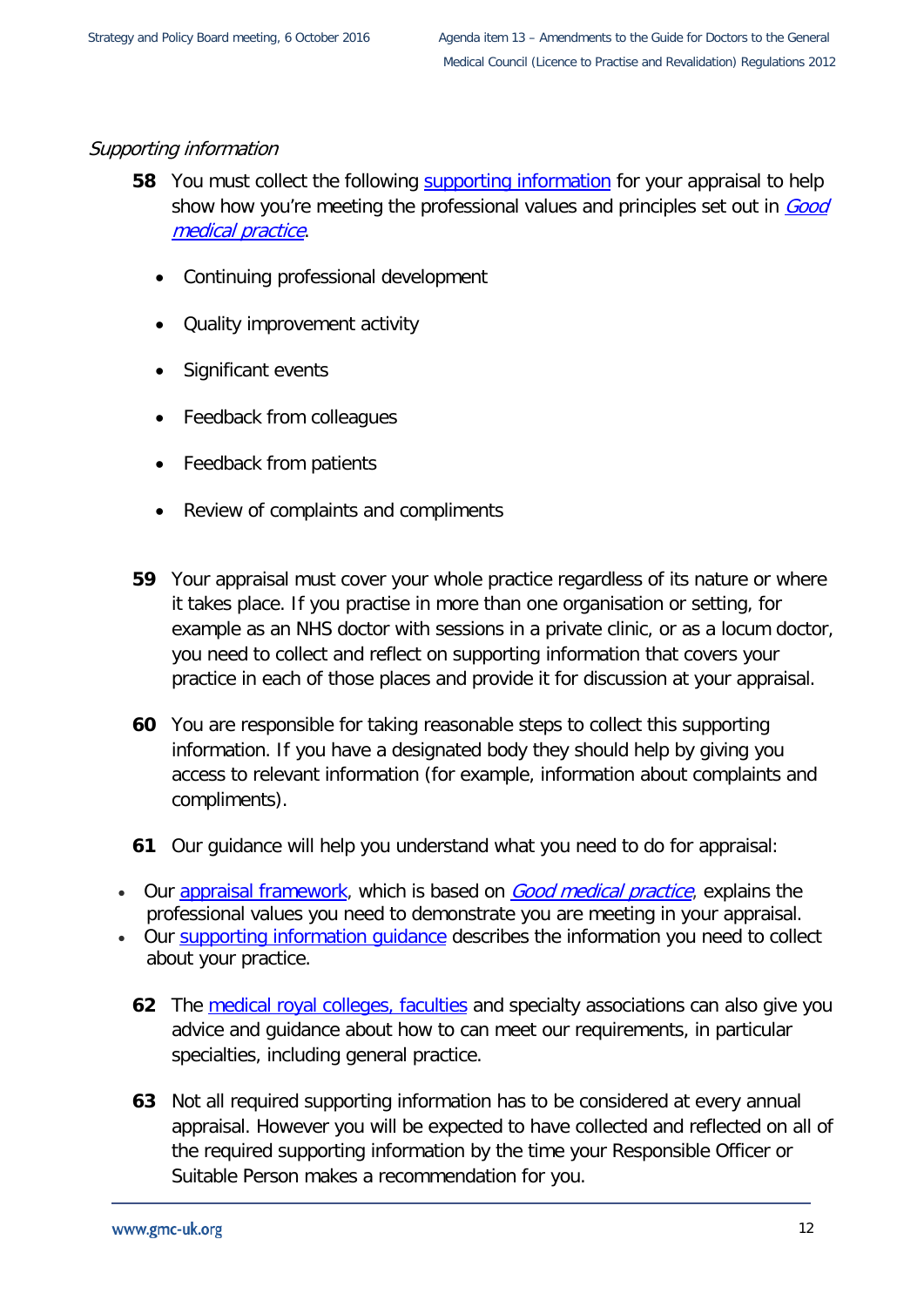#### Arrange for a recommendation to be made about your revalidation

**64** You must take reasonable steps to arrange for a recommendation to be made about your revalidation by your Responsible Officer or Suitable Person by your revalidation submission date.<sup>[\\*](#page-15-1)</sup>

#### Not engaging with the processes that support revalidation

- **65** You have to demonstrate that you are fit to practise to continue to hold your licence. You must do this by complying with the requirements for revalidation as set out in this guidance, and sufficiently engaging with the processes that support it, on an on-going basis.
- **66** Your Responsible Officer or Suitable Person can tell us that you're not engaging sufficiently at any time. They do not need to wait until your submission date.
- **67** If your Responsible Officer or Suitable Person tells us that you have not been sufficiently engaging, before you have received your notice, then we may remind you that you are required to engage in order to continue to hold your licence to practise.  $<sup>†</sup>$  $<sup>†</sup>$  $<sup>†</sup>$ </sup>
- **68** If you do not begin to sufficiently engage, or comply with the requirements for revalidation and you are not yet under notice, we may bring forward your submission date and request a recommendation about your fitness to practise.

#### <span id="page-15-0"></span>**4.2 Trainee doctors and their revalidation**

- **69** If you are a doctor in training, you revalidate by engaging with your training programme. This means you are required to:
- **EXT** engage in and meet the assessment and curriculum requirements of your training programme
- discuss your progress and learning needs with your supervisors.
- **70** Your Responsible Officer is usually your postgraduate dean. They will make a revalidation recommendation to us.
- **71** More [information about revalidation for doctors in traini](http://www.gmc-uk.org/doctors/revalidation/12383.asp)ng is online.

<span id="page-15-1"></span> $k$  Reg  $6(5)$ 

<span id="page-15-2"></span><sup>&</sup>lt;sup>†</sup> We may also remind a doctor of the requirements for their revalidation if their Responsible Officer or approved Suitable Person ask us to when the doctor is under notice but before a recommendation made.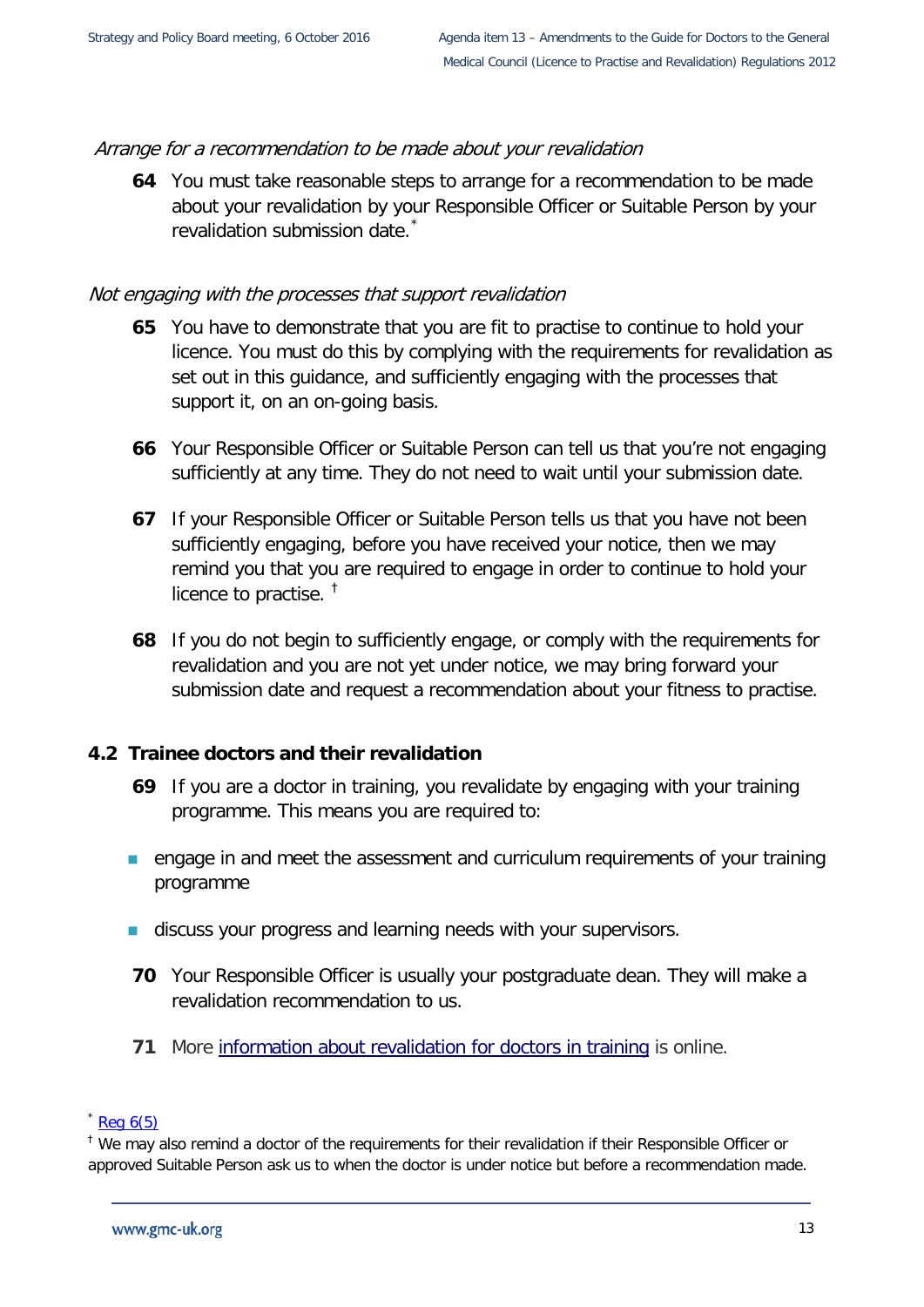#### <span id="page-16-0"></span>**4.3 When you will revalidate**

- **72** Unless you are notified otherwise, your Responsible Officer or Suitable Person will make a [recommendation to us](http://www.gmc-uk.org/FINAL_Responsible_Officer_Recommendation_Statements_16.08.2012.pdf_49621017.pdf) once every five years. More information about the recommendation is in [section 4.4.](#page-17-2)
- **73** Your Responsible Officer or Suitable Person must make their recommendation on or before the submission date we set. You will know when this date is because:
- it will be recorded in your **GMC Online account**
- vou will receive notice of the submission date at least three months before the date by which your Responsible Officer or Suitable Person needs to make their recommendation.<sup>[\\*](#page-16-1)</sup> We will send you formal notice in writing to your registered address and also by email if you have given us an email address.
- **74** We will also inform your Responsible Officer or Suitable Person of your submission date.
- **75** There may be some exceptional circumstances where we need to change your submission date or defer taking further steps in relation to your revalidation.<sup>[†](#page-16-2)</sup> There may also be circumstances where we need to do this for a group of doctors.
- **76** If we change your submission date or defer taking further steps in relation to your revalidation, you will always be informed of this and provided with reasons. You will always be provided with at least three months' notice of any change to your revalidation submission date.[‡](#page-16-3)
- **77** The sort of exceptional circumstances in which we might change your submission date after you have already received formal notice are:
- If you are subject to a GMC fitness to practise investigation, in order to be able to evaluate your fitness to practise for the purposes of revalidation, we may need to defer the submission date and decision until the outcome of the investigation is known (see [section 2.4\)](#page-9-0).

<span id="page-16-1"></span> $Req 6(3)(a)$ 

<span id="page-16-2"></span> $^{\dagger}$  [Reg 6\(1\)\(b\), 6\(15\) and 6\(17\)](http://www.gmc-uk.org/LtP_and_Reval_Regs_2012.pdf_50435434.pdf)

<span id="page-16-3"></span> $\pm$  [Reg 6\(3\)\(a\)](http://www.gmc-uk.org/LtP_and_Reval_Regs_2012.pdf_50435434.pdf)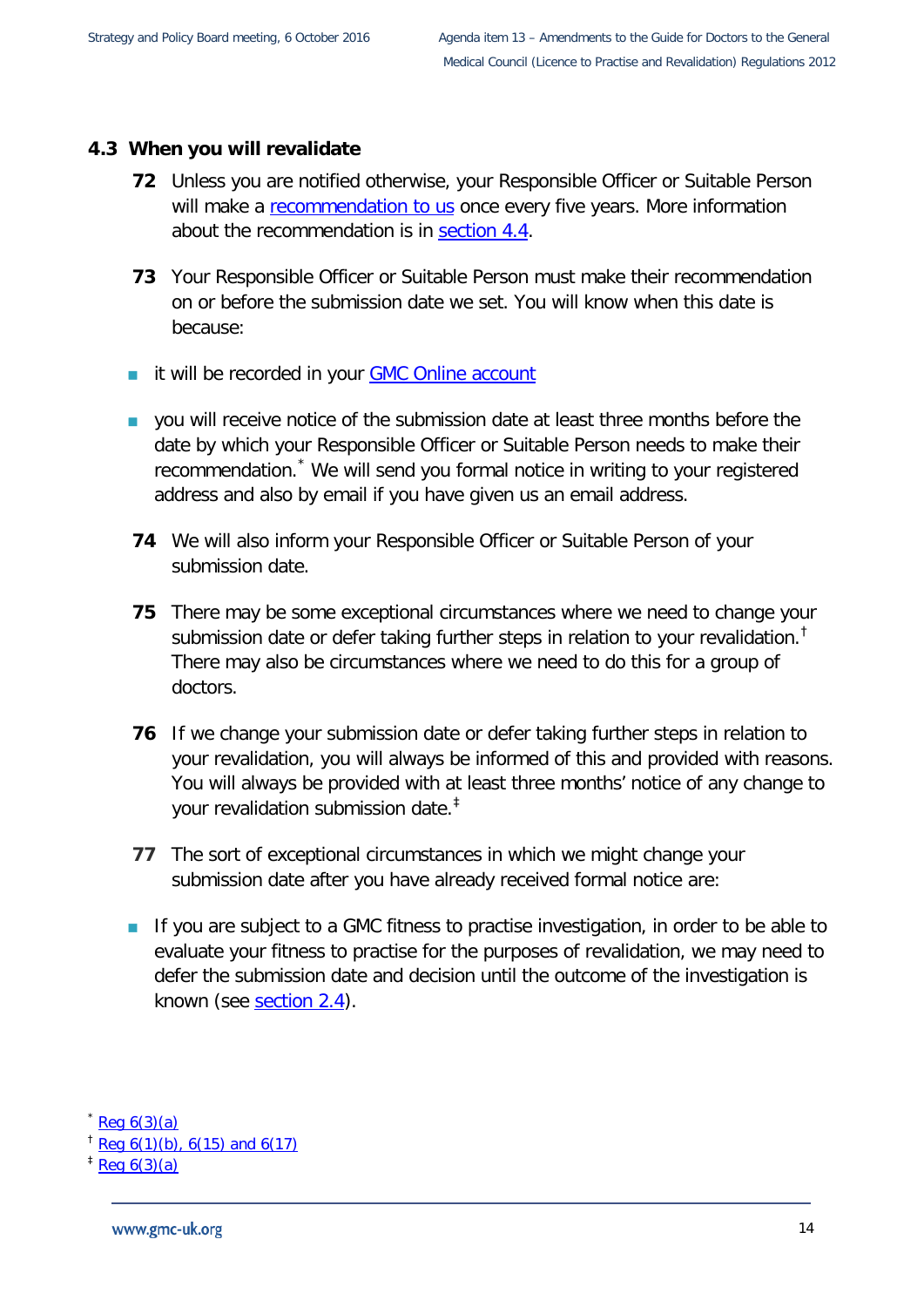- If you have not sufficiently engaged with the processes to support revalidation (see section  $4.1$ ), we may consider that it is appropriate cancel your submission date and, potentially, reissue the notice with a shorten revalidation cycle or defer your submission date.
- **78** We will also change your submission date where we agree a recommendation to defer made by your Responsible Officer or Suitable Person. More information about deferral recommendations is in [section 6.3.](#page-31-1)
- **79** If you change employers, or your designated body changes, your submission date stays the same. Your new Responsible Officer or Suitable Person will be required to submit a recommendation on or before that date.

## <span id="page-17-2"></span><span id="page-17-0"></span>The recommendation to the GMC

#### <span id="page-17-1"></span>**4.4 Making the recommendation to the GMC**

- **80** Your Responsible Officer or Suitable Person will follow the instructions set out in the [GMC protocol for making revalidation recommendations](http://www.gmc-uk.org/doctors/revalidation/13631.asp) when making their recommendation. This includes taking into account:
- **vour participation in [annual appraisals,](http://www.gmc-uk.org/doctors/revalidation/12386.asp) if you are not in a training programme**
- the **supporting information** you have collected
- **the assessments and other curriculum requirements of your training programme, if** you are a doctor in a training programme
- **the systems of clinical and corporate governance that are in place within your** workplace(s)
- information from all organisations in which you have undertaken medical practice
- your compliance with any [GMC conditions or undertakings](http://www.gmc-uk.org/concerns/hearings_and_decisions/sanctions_referrals_guidance.asp) on your registration
- **v** your compliance with any locally agreed conditions on your practice

<span id="page-17-3"></span> $*$  A 'designated body' is an organisation that employs or contracts with doctors and is designated in  $The$ [Medical Profession \(Responsible Officer\) Regulations 2010](http://www.legislation.gov.uk/uksi/2010/2841/introduction/made) (as amended by [Medical Profession \(Responsible](http://www.legislation.gov.uk/uksi/2013/391/contents/made)  [Officers\) \(Amendment\) Regulations 2013\)](http://www.legislation.gov.uk/uksi/2013/391/contents/made) or [The Medical Profession \(Responsible Officers\) Regulations](https://www.health-ni.gov.uk/sites/default/files/publications/dhssps/ro-regulations-ni.pdf)  [\(Northern Ireland\)](https://www.health-ni.gov.uk/sites/default/files/publications/dhssps/ro-regulations-ni.pdf) [2010](https://www.health-ni.gov.uk/sites/default/files/publications/dhssps/ro-regulations-ni.pdf)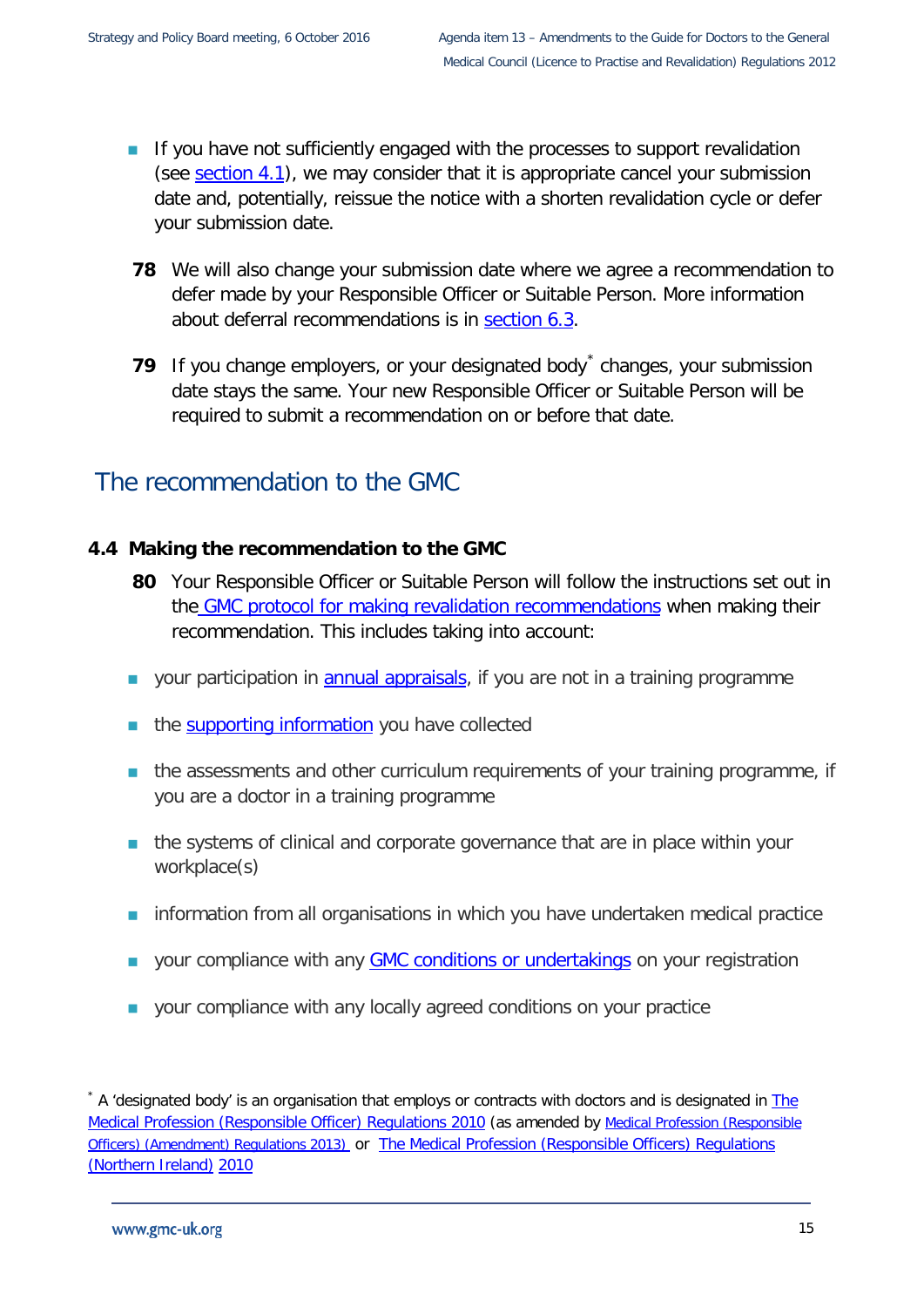- any outstanding concerns about your practice.
- **81** If you are a doctor in a training programme, your revalidation does not depend on successful progression. Therefore, an adverse training outcome does not mean you won't be revalidated, provided you remain fit to practise within your scope of practice.

#### <span id="page-18-0"></span>**4.5 The recommendations**

- **82** There are three possible recommendations your Responsible Officer or Suitable Person can make about your revalidation:
- **a** [recommendation to revalidate](http://www.gmc-uk.org/doctors/revalidation/13645.asp)
- a [recommendation to defer](http://www.gmc-uk.org/doctors/revalidation/13691.asp)
- a [recommendation of non-engagement.](http://www.gmc-uk.org/doctors/revalidation/13646.asp)<sup>[\\*](#page-18-2)</sup>
- **83** You can read the three [recommendation statements](http://www.gmc-uk.org/RT___Responsible_officer_recommendation_statements___DC7263.pdf_61017155.pdf) that your Responsible Officer or Suitable Person will sign up to about your revalidation online.
- **84** Your Responsible Officer or Suitable Person is responsible for making a recommendation to us about your revalidation. We are responsible for making the revalidation decision. More information about our decision is in [section 6.](#page-29-0)

#### <span id="page-18-1"></span>**4.6 A recommendation to revalidate**

- **85** A recommendation to revalidate is a formal declaration from your Responsible Officer or Suitable Person that you are up to date and fit to practise. It confirms you have met our requirements for revalidation (as set out in this Guidance), you have participated in the systems and processes to support revalidation, and have collected the required supporting information for appraisal.
- <span id="page-18-2"></span>**86** More [information about what is required for a recommendation](http://www.gmc-uk.org/doctors/revalidation/13645.asp) to revalidate is set out in [the GMC protocol for making revalidation recommendations.](http://www.gmc-uk.org/doctors/revalidation/13645.asp)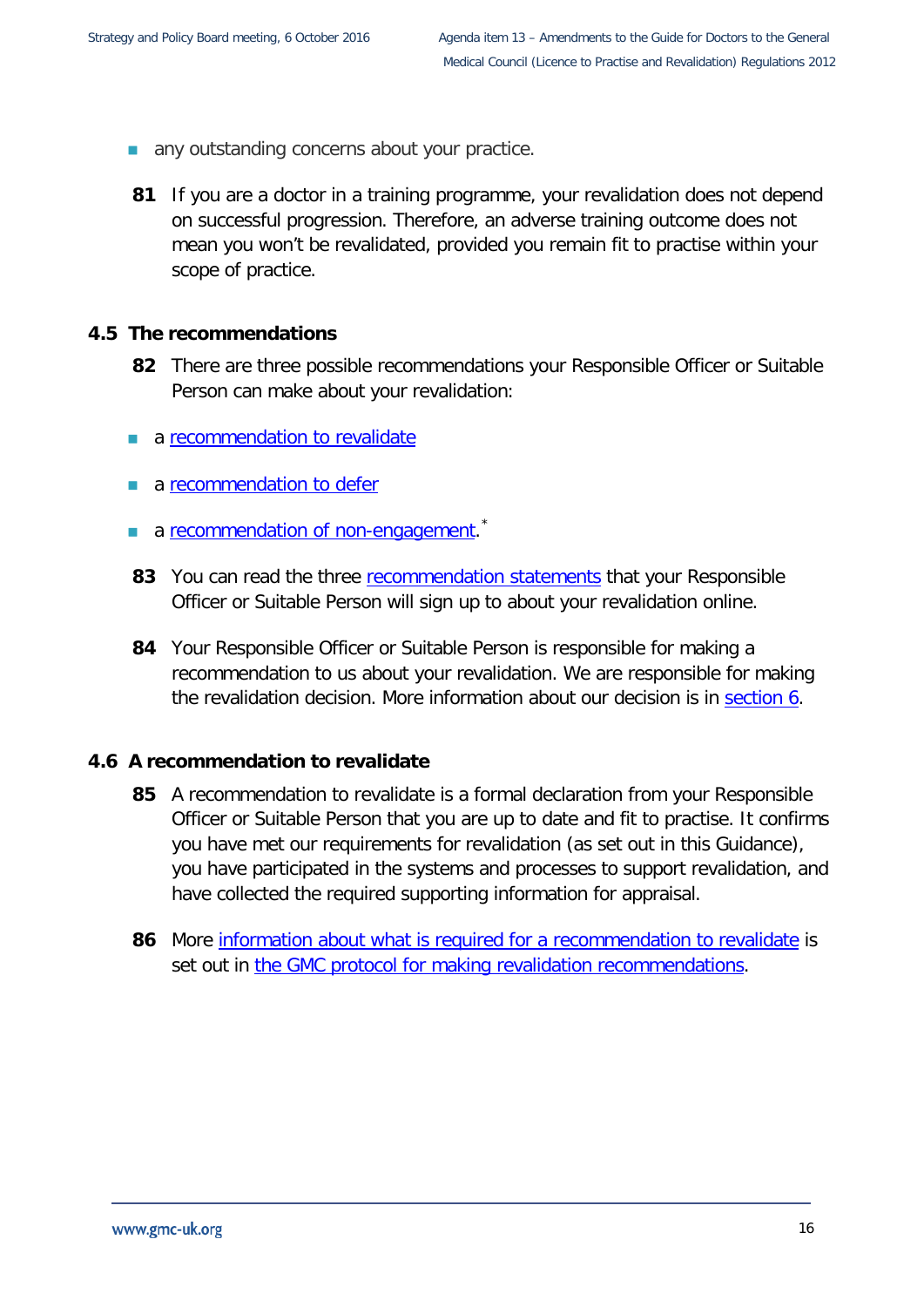#### <span id="page-19-0"></span>**4.7 A recommendation to defer**

- **87** If a Responsible Officer or Suitable Person needs more time to consider their recommendation about you, they may recommend deferral of your revalidation until a later date.<sup>[\\*](#page-19-1)</sup>
- **88** The purpose of deferrals is to provide flexibility where someone is sufficiently meeting the requirements for their revalidation, but needs more time before their Responsible Officer or Suitable Person can make a recommendation to revalidate them.
- **89** There is no appeal process about a deferral recommendation. If you do not understand why a deferral has been made, or what you are required to do, you must contact your Responsible Officer or Suitable Person.
- **90** There are two reasons why we would consider it appropriate to accept a recommendation to defer.
- You may not have been able to collect and reflect on all of the required supporting information by the time your revalidation falls due. Reasonable circumstances that could account for you having incomplete supporting information might include parental leave, a sabbatical, a break from practice, or sick leave.
- You may be participating in an ongoing local HR or disciplinary process and your Responsible Officer or Suitable Person needs to let the process conclude before making a recommendation.
- **91** If we grant a deferral, both you and your Responsible Officer or Suitable Person will receive confirmation of the revised date for submission of your revalidation recommendation.[†](#page-19-2) We will send you formal notification of your revised submission date, at least three months in advance. After which your Responsible Officer or Suitable Person will then need to make a recommendation about your revalidation on or before that date.
- **92** Guidance for Responsible Officers and Suitable Persons about making a recommendation to defer, including on the length of time they can request, is available in [the GMC protocol for making revalidation recommendations.](http://www.gmc-uk.org/doctors/revalidation/13690.asp)

<span id="page-19-1"></span> $Reg 6(5)(c)$  and  $6(6)(c)$ 

<span id="page-19-2"></span> $^{\dagger}$  [Reg 6\(16\) and \(17\)](http://www.gmc-uk.org/LTP_and_Revalidation_Regs_Consolidated_2015.pdf_63947176.pdf)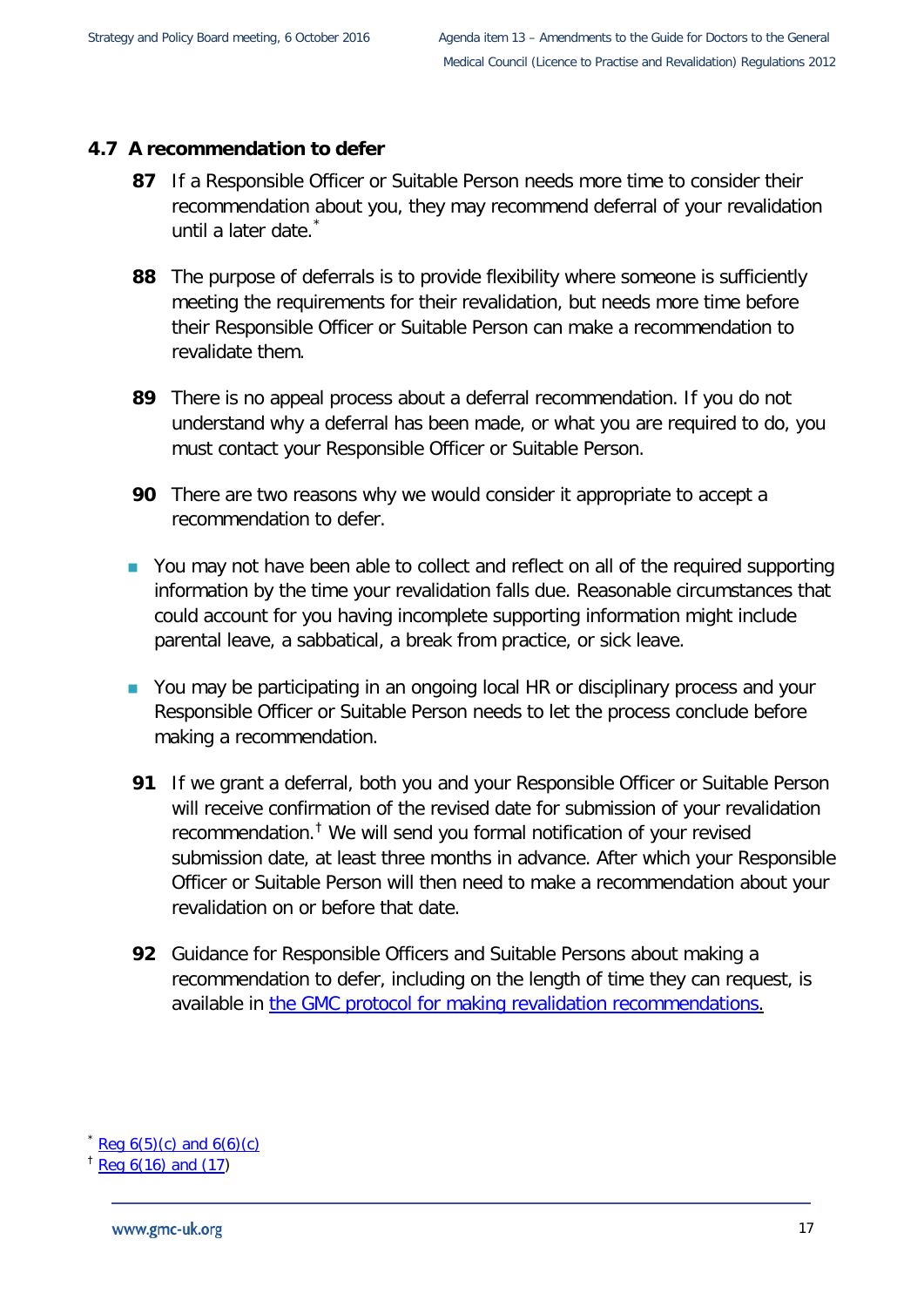- **93** If your revalidation is deferred you should make sure that you discuss what you need to do and when with your Responsible Officer or Suitable Person. When we allow the deferral of your revalidation we expect, unless there is a reasonable excuse, that you will meet these requirements by your new submission date. This may include undertaking another appraisal by your submission date.
- **94** A deferral simply recognises there are legitimate reasons why a Responsible Officer or Suitable Person is not able to make a recommendation at that time.
- **95** A deferral of your submission date:
- is not a penalty
- does not imply any judgement about your fitness to practise
- does not affect your licence to practise.
- **96** We do not publish the fact that your revalidation has been deferred.

#### <span id="page-20-0"></span>**4.8 A recommendation of non-engagement**

- **97** Your Responsible Officer or Suitable Person can notify us that you have not sufficiently engaged with the processes that support revalidation. More information is in the [GMC protocol for making revalidation recommendations.](http://www.gmc-uk.org/doctors/revalidation/13691.asp)
- **98** If you fail to sufficiently engage, or fail to comply with the requirements for revalidation as set out in this guidance, we may withdraw your licence to practise.<sup>[\\*](#page-20-1)</sup>
- **99** Your Responsible Officer or Suitable Person will decide whether it is appropriate to submit a recommendation of non-engagement about your revalidation.
- **100** On receipt of a non-engagement recommendation, we will begin the process of withdrawing your licence to practise.
- **101** We will write to inform you that we have received notification that you have not been sufficiently engaging with the processes for your revalidation and we are considering withdrawing your licence.

<span id="page-20-1"></span> $k$  [Reg 4\(3\)](http://www.gmc-uk.org/LTP_and_Revalidation_Regs_Consolidated_2015.pdf_63947176.pdf)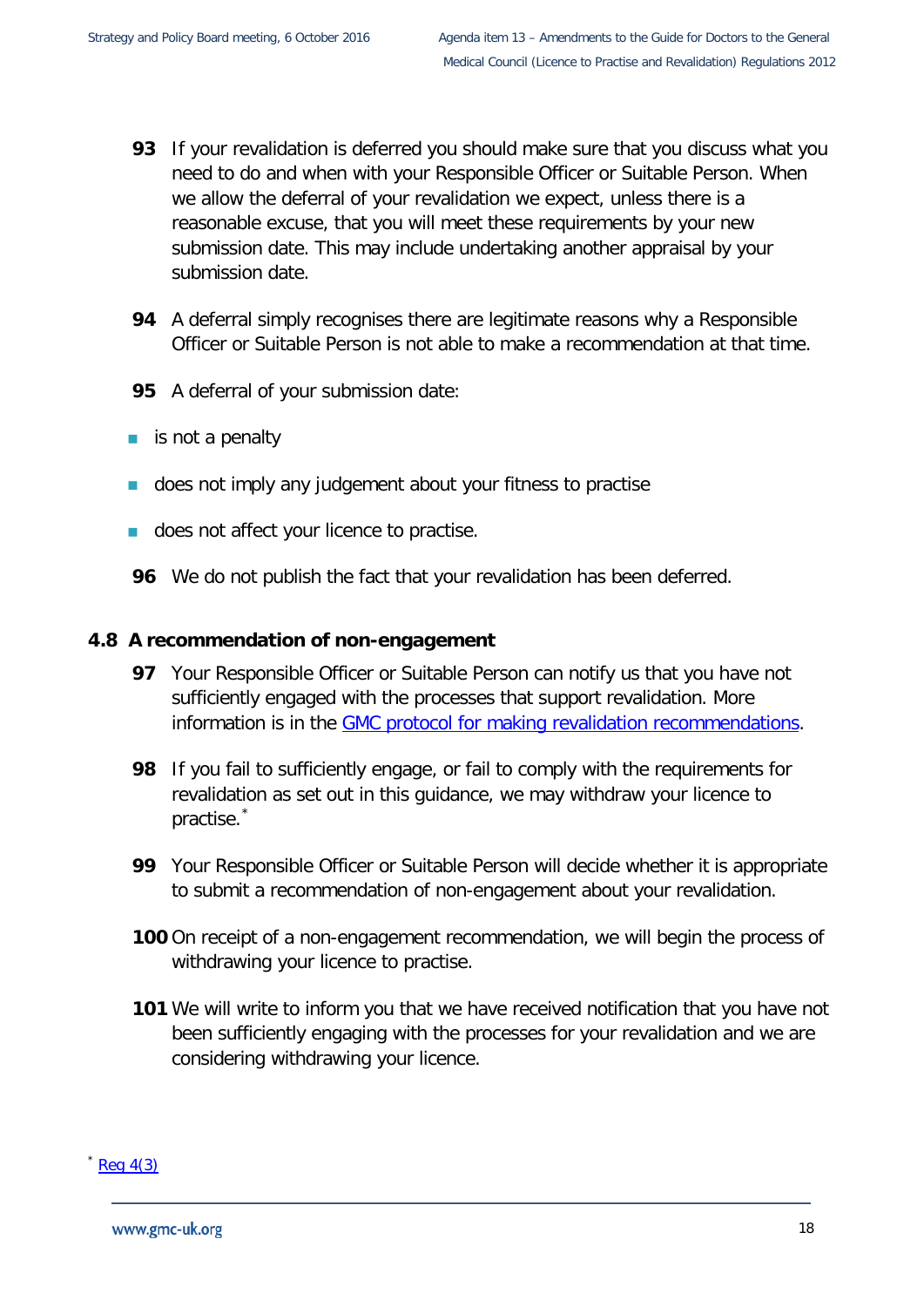- **102** We will make a decision about whether to withdraw your licence after considering your representations and other information available to us. We will seek consent to share your representation with your Responsible Officer or Suitable Person. This is so we can obtain further information from them as to whether they consider you are sufficiently engaging with the revalidation process, following your response.
- **103** If you begin to engage sufficiently with the revalidation process, we may make a decision not withdraw your licence. Instead, for example, we may decide to defer your revalidation. More information about withdrawal of a licence is in [section 6.4.](#page-31-2)
- **104** If we remove your licence for failing to comply with our revalidation requirements, you may continue to hold GMC registration without a licence. You can appeal a decision to withdraw your licence. More information about appeals is in [section 8.](#page-35-0)

## <span id="page-21-0"></span>**Section 5: Revalidation for doctors who do not have a Responsible Officer or approved Suitable Person**

**105** This section explains the revalidation requirements if you do not have a Responsible Officer or Suitable Person, and need or choose to keep your licence to practise.

#### <span id="page-21-1"></span>**5.1 Engaging in processes that support revalidation**

- **106** As you do not have a Responsible Officer or Suitable Person, there is nobody with the statutory responsibility to oversee systems such as appraisal and clinical governance which support your revalidation, or to make a revalidation recommendation about you. This means we must obtain assurance directly from you about your fitness to practise. You must comply with the requirements for revalidation as outlined in this guidance, including that you must:
- **numake sure your details are kept up to date in your GMC Online account. This** includes informing us straightaway if you have a connection to a designated body or Suitable Person.
- **DED** collect, discuss and reflect on supporting information at an annual appraisal that covers your whole of practice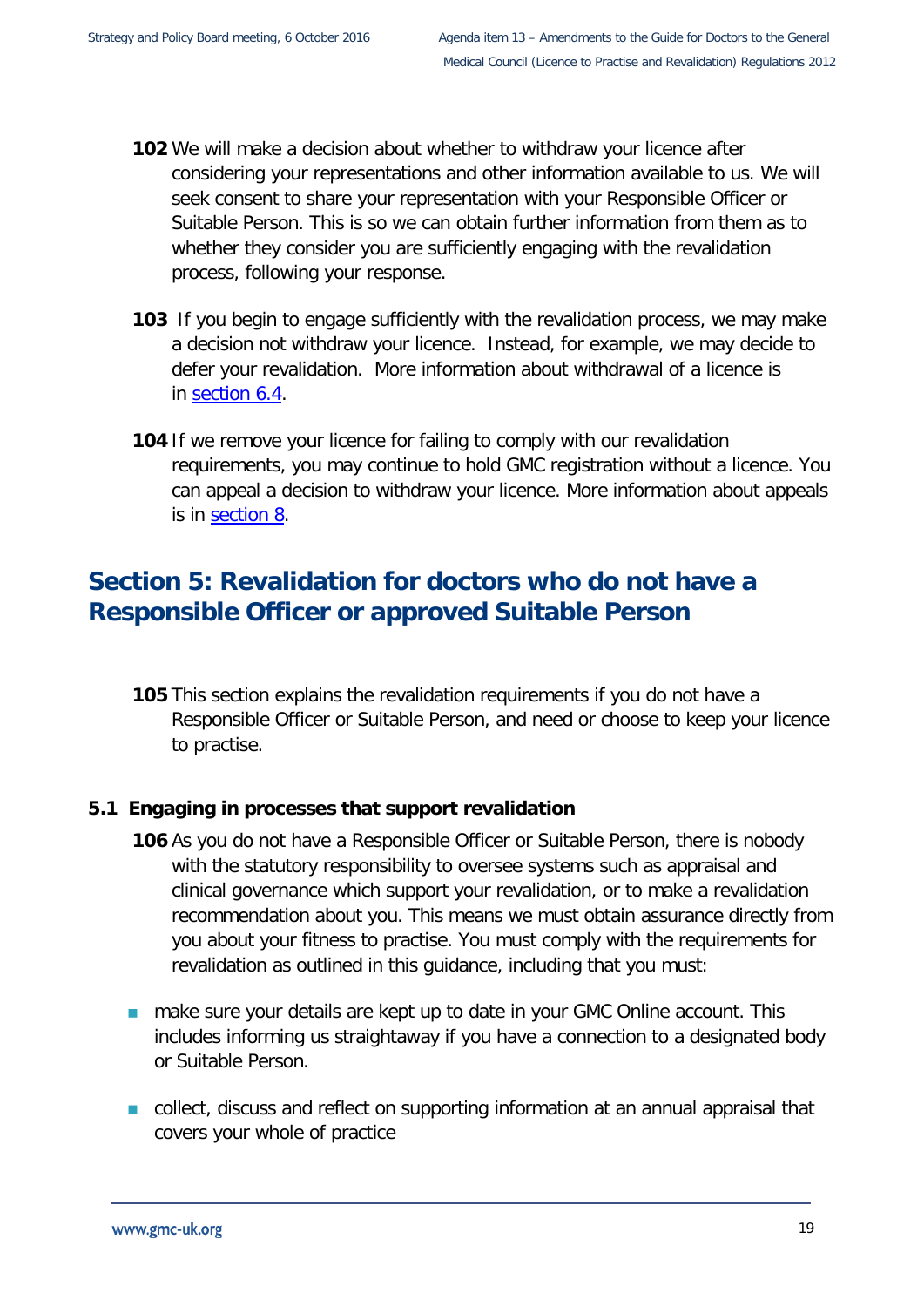- **n** make sure your appraiser and appraisal comply with all the criteria and requirements we set out below
- **provide us, on or before a specified date, with an annual return containing** information and evidence to demonstrate your engagement with revalidation and the appraisal processes, and your fitness to practice
- **Parther information, if we ask, to clarify any details in your annual return** or which is otherwise relevant to your revalidation
- **If requested, take, and meet the required standard in, an assessment designed to** evaluate your fitness to practise.

#### Annual return

- **107** Your annual return should be made through your GMC Online account. You must contact us to discuss your annual return if you can't use the online system and we will help you.
- **108** The annual return provides a range of evidence which includes, but is not limited to:
- **v** your employment or practice history
- **EXECT** evidence of your good standing (for example, a certificate of good standing if you work overseas, statement of good standing from any previous employer)
- **fitness to practise declarations**
- confirmation of your continuing engagement with revalidation, including details of your annual appraisals.
- **109** We will give you at least three months' notice that that your annual return is due.[\\*](#page-22-0) You will normally submit an annual return once every year unless we tell you otherwise.
- **110** Once you receive notice of that date, you can complete and submit your annual return to us at any time before, or on, that date.

#### <span id="page-22-0"></span> $Req 6(3)(a)$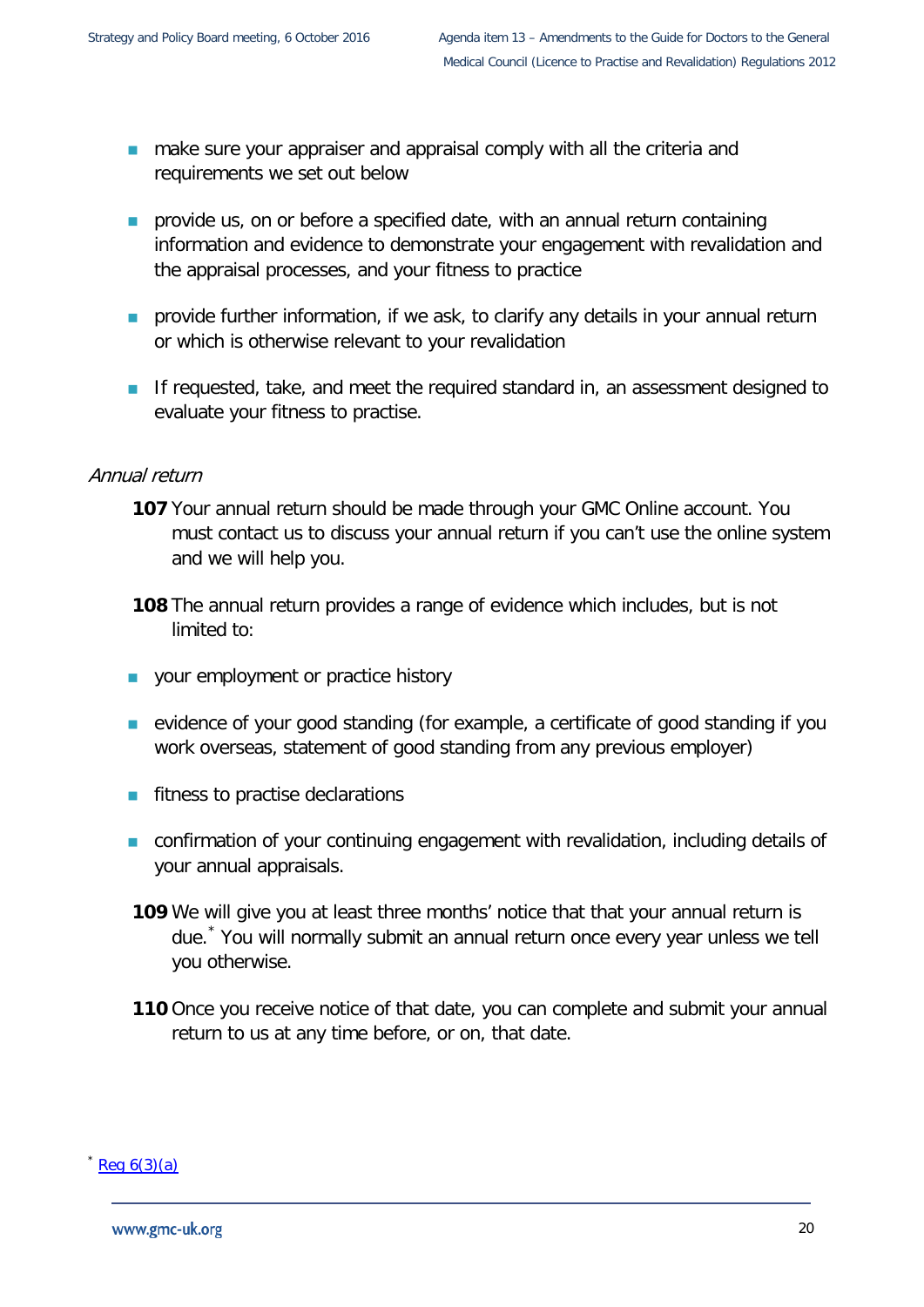- **111** You will need to pay a fee, when requested, to cover our costs in reviewing and confirming the statements and evidence you submit as part of your annual return.<sup>[\\*](#page-23-0)</sup> We will tell you the fee. You can find [more information about the fee](http://www.gmc-uk.org/doctors/fees.asp) on our website.
- **112** In exceptional circumstances we may request that you submit more than one annual return in a year. For example, when we consider that you have a reasonable excuse which explains why you have been unable to meet all of the requirements for your revalidation, and therefore it is appropriate to allow you some more time. In these circumstances we may ask you to provide another annual return in less than 12 months.
- **113** If you do not provide your annual return by the required date, or it is apparent that you have not complied with the requirements of revalidation, and you do not have a reasonable excuse, we will begin the process of withdrawing your licence to practice.<sup>[†](#page-23-1)</sup>
- 114 We will take steps to verify the information you provide in your annual return.<sup>#</sup> We may contact you, your appraiser, your employer, or the medical regulatory authority in any other country in which you are currently registered. We may also undertake additional quality assurance of your appraisals.
- **115** It is important that you keep the information about your appraiser and appraisals, as we may need this from you before we can revalidate you.

#### Annual Appraisal

**116** It is your responsibility to participate in annual appraisal. You must make sure your appraisal has [Good medical practice](http://www.gmc-uk.org/guidance/index.asp) as its focus and meets **all** the appraisal requirements set out below. You must make sure the individual who conducts your appraisal meets all the criteria for appraisers listed below. You will be asked to confirm this in your annual return.

**117** As part of your annual return you will need to provide a separate report on your appraisal, wholly completed and signed by your appraiser. You should expect us to take steps to verify the information in the report, and we may contact your appraiser directly about this.

#### Appraisal requirements

- <span id="page-23-0"></span> $Req$  6(14)
- <span id="page-23-1"></span> $\frac{1}{2}$  [Reg 4\(3\)](http://www.gmc-uk.org/LTP_and_Revalidation_Regs_Consolidated_2015.pdf_63947176.pdfhttp:/www.gmc-uk.org/about/legislation/registration_legislation.asp)

<span id="page-23-2"></span><sup>‡</sup> [Medical Act 1983](http://www.gmc-uk.org/about/legislation/medical_act.asp) Section 29E(3)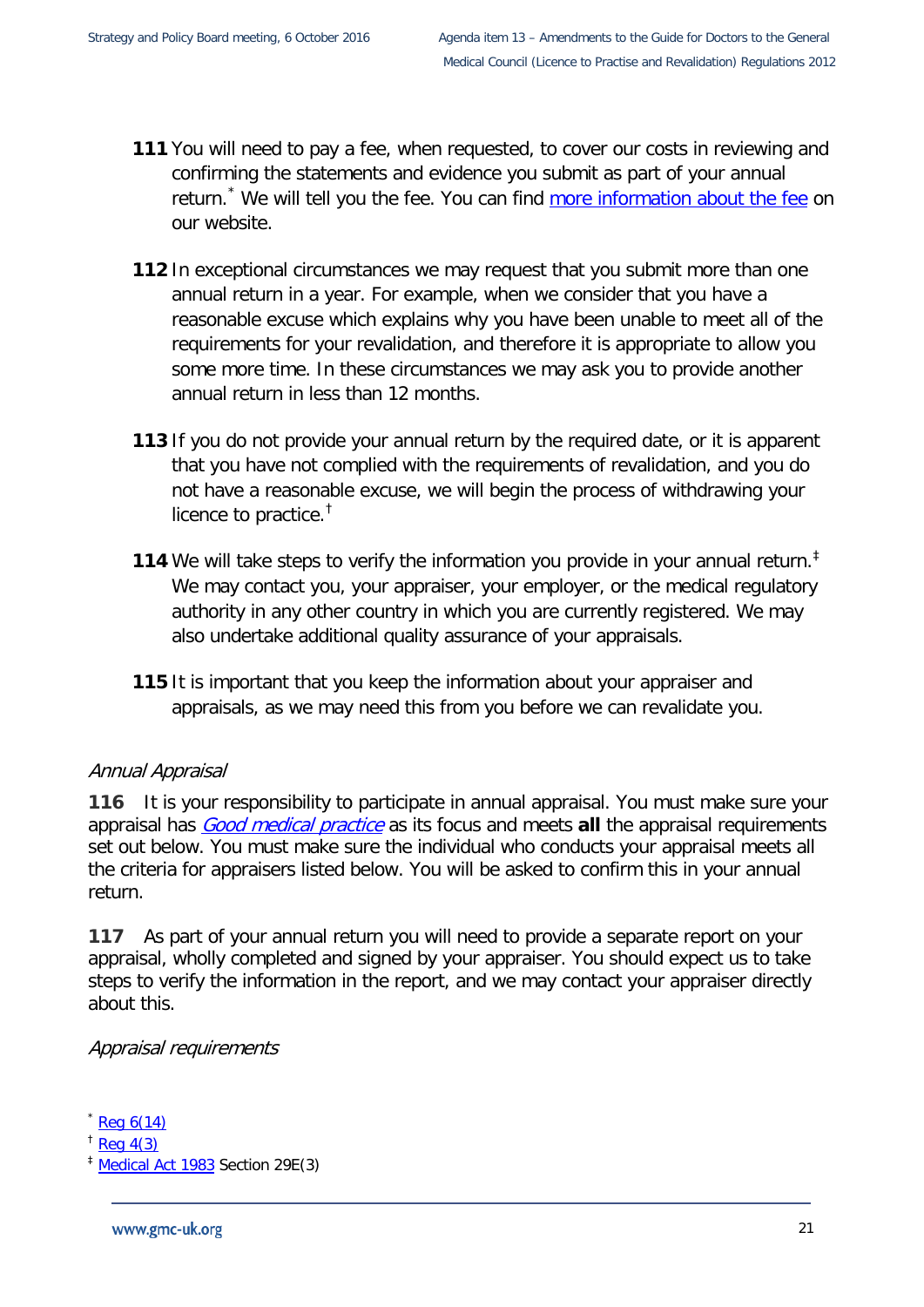- **118** Your appraisals must:
	- **be carried out by a registered and licensed medical practitioner who meets the** criteria set out in paragraph [119](#page-24-0) below
	- **Comply with the [Good medical practice framework for appraisal and revalidation](http://www.gmc-uk.org/doctors/revalidation/revalidation_gmp_framework.asp)**
	- **EX** cover and reflect upon your whole practice and performance as outlined in the **[Supporting information for revalidation and appraisal](http://www.gmc-uk.org/doctors/revalidation/revalidation_information.asp)** guidance, regardless of the nature of that practice or where it takes place
	- **be undertaken with appraiser and appraisee in the same room, or by video link, so** that each is visible to the other
	- **be supported by appropriate systems and processes (eg to verify supporting** information); and
	- **be verifiable, when we ask you to provide evidence about the appraisal.**

#### Appraiser criteria

- <span id="page-24-0"></span>**119** Your appraiser must:
	- **hold registration and a licence to practise with the GMC**
	- **have a prescribed connection to a designated body (or have a Suitable Person** approved by the GMC)
	- **have been trained in the knowledge and skills to carry out appraisals for** revalidation
	- **EXTERNATE:** carry out appraisals for a designated body or Suitable Person.
	- **have carried out at least five appraisals in the 12 months preceding an appraisal of** a doctor who doesn't have a connection.
	- **n** confirm to the GMC that they are discussing and reflecting on their appraisal work as part of their scope of practice in their own appraisal.
	- understand the context, scope and nature of work you undertake
	- understand the professional obligations placed on doctors by our guidance *Good* [medical practice](http://www.gmc-uk.org/guidance/index.asp)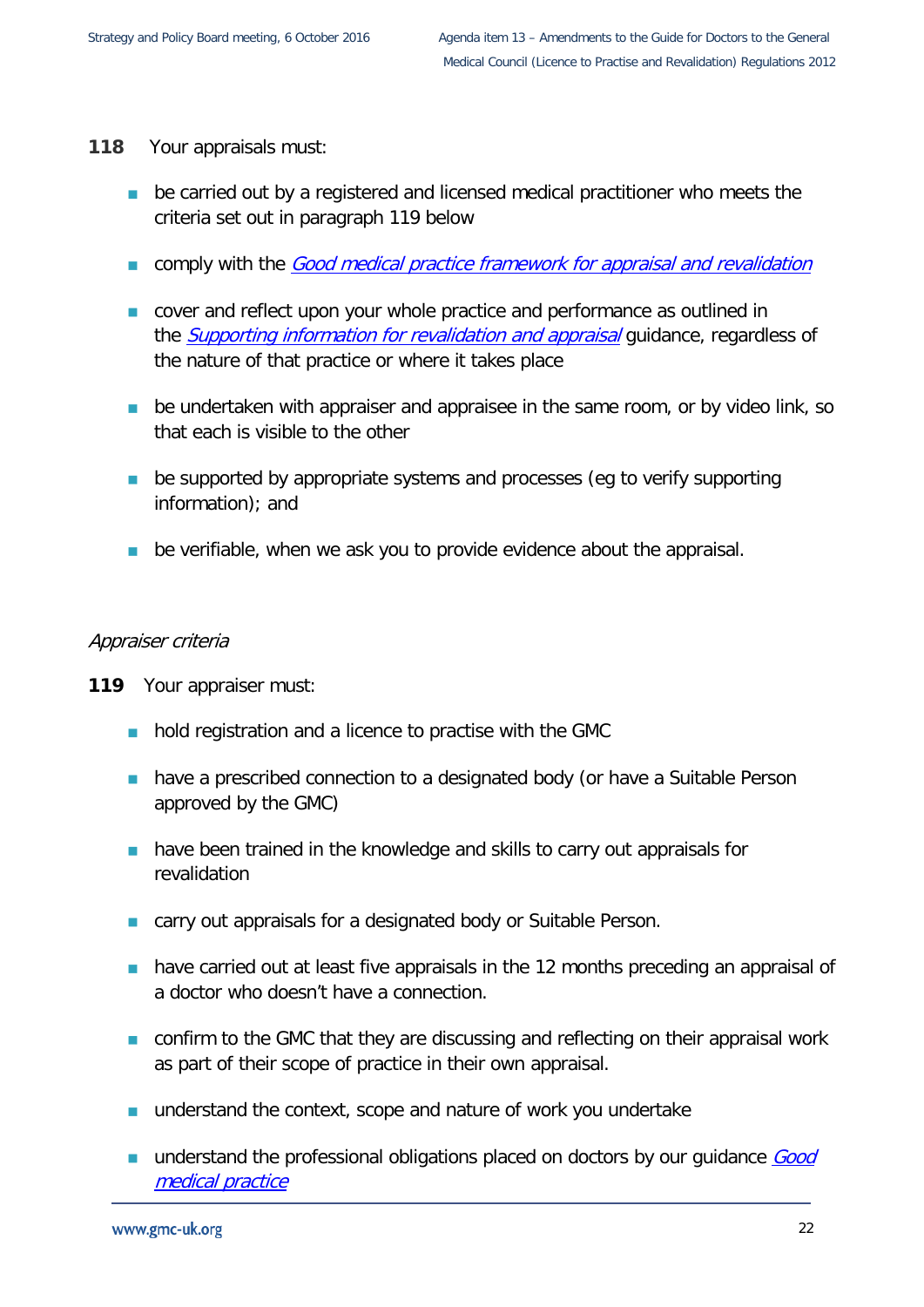- not have a conflict of interest with you, and avoid any appearance of bias in the appraisal
- see and verify the fitness for purpose of the supporting information you take to your appraisal
- $\blacksquare$  refer doctors to us if they have concerns about their fitness to practise.
- be able to provide evidence, when we ask, that they meet all of the above criteria
- Not undertake appraisals for doctors without a connection if they (the appraiser) are in a licence withdrawal process
- **120** These requirements and criteria make sure appraisals for doctors without a Responsible Officer or Suitable Person are robust, consistent, and focus on the requirements for safe and effective practice in the UK.

#### Supporting information

- **121** You must collect the following [supporting information](http://www.gmc-uk.org/doctors/revalidation/revalidation_information.asp) for your appraisal to help show how you're meeting the professional values and principles set out in Good [medical practice](http://www.gmc-uk.org/guidance/good_medical_practice.asp).
- Continuing professional development
- Quality improvement activity
- Significant events
- Feedback from colleagues
- Feedback from patients
- Review of complaints and compliments
	- **122** Your appraisal must cover your whole practice regardless of its nature or where it takes place. If you practise in more than one setting, you need to collect and reflect on supporting information that covers your practice in each of those places and provide it for discussion at your appraisal.
	- **123** You are responsible for taking reasonable steps to collect this supporting information.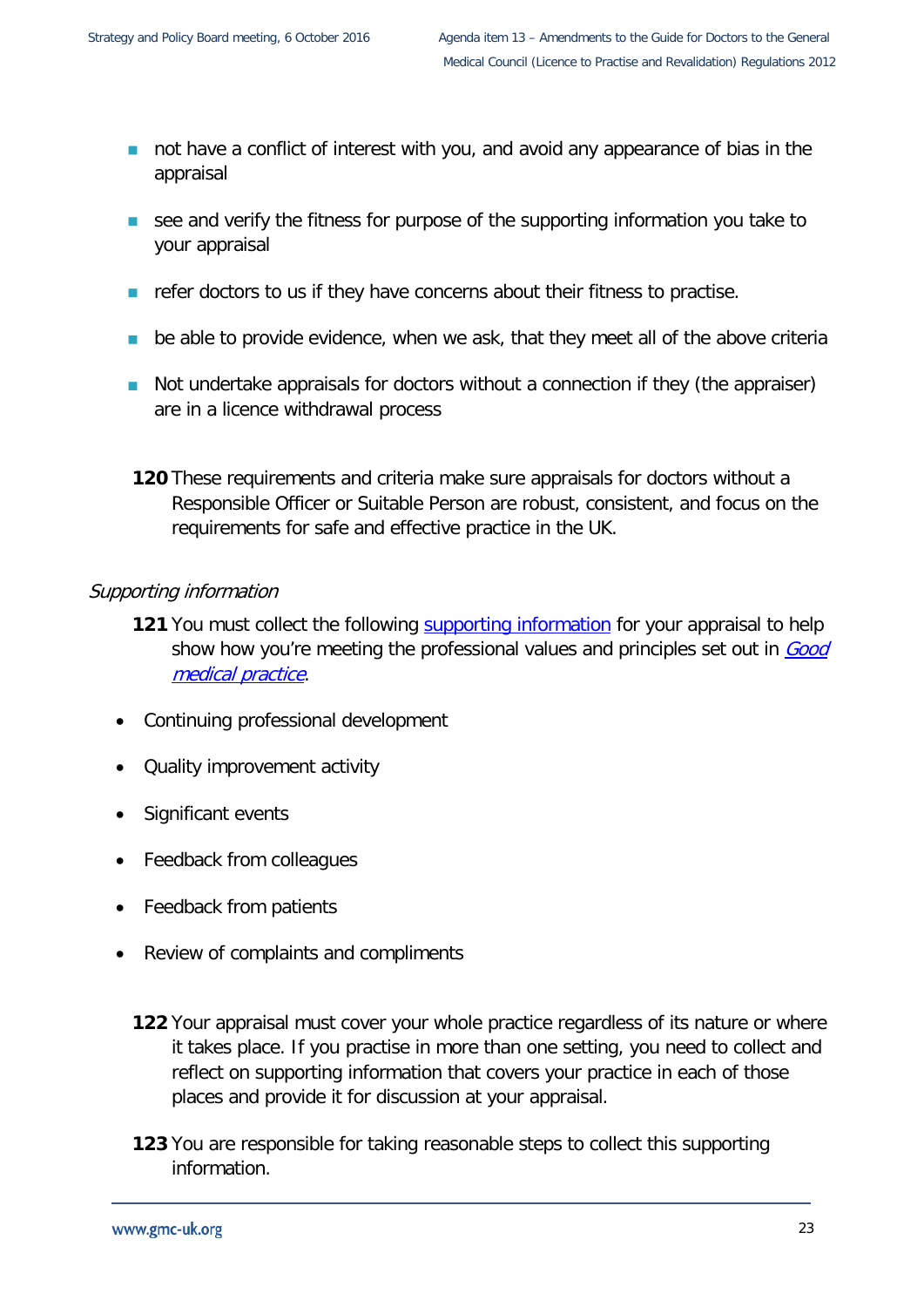**124** Our guidance will help you understand what you need to do for appraisal:

- Our [appraisal framework,](http://www.gmc-uk.org/doctors/revalidation/revalidation_gmp_framework.asp) which is based on [Good medical practice](http://www.gmc-uk.org/guidance/good_medical_practice.asp), explains the professional values you need to demonstrate you are meeting in your appraisal.
- Our supporting information quidance describes the information you need to collect about your practice.
- **125** The [medical royal colleges, faculties](http://www.gmc-uk.org/doctors/revalidation/12401.asp) and specialty associations can also give you advice and guidance about how to can meet our requirements, in particular specialties, including general practice.
- **126** Not all required supporting information has to be considered at every annual appraisal. We will ask your appraiser to tell us if there is any missing supporting information at your appraisal and why. Where you have not collected and reflected on the required supporting information in previous appraisals you will need to explain your plans and timing for obtaining the outstanding information required. You will be expected to have collected and reflected on all of the required supporting information by the time we make our decision whether to revalidate you.
- **127** If you have collected and reflected on specific supporting information during an appraisal with a designated body you should retain the evidence as you may need to provide this information and evidence to us or your new appraiser as part of any verification process.
- It is your responsibility to make sure you have met all of the supporting information requirements by your revalidation submission date (which can be seen in your **GMC** Online account).

#### <span id="page-26-0"></span>**5.2 Provision of further information**

- **128** After considering the information and the evidence you provide we may need to ask you or your appraiser for further information, or for clarification about the information provided in your annual return.
- **129** Any additional information or clarification we request from you or your appraiser will need to be supplied within 28 days. If you are not able to comply fully with our request within the specified timeframe, you must tell us and explain why.

<span id="page-26-1"></span> $*$  [Reg 6\(13\)](http://www.gmc-uk.org/LTP_and_Revalidation_Regs_Consolidated_2015.pdf_63947176.pdfhttp:/www.gmc-uk.org/about/legislation/registration_legislation.asp)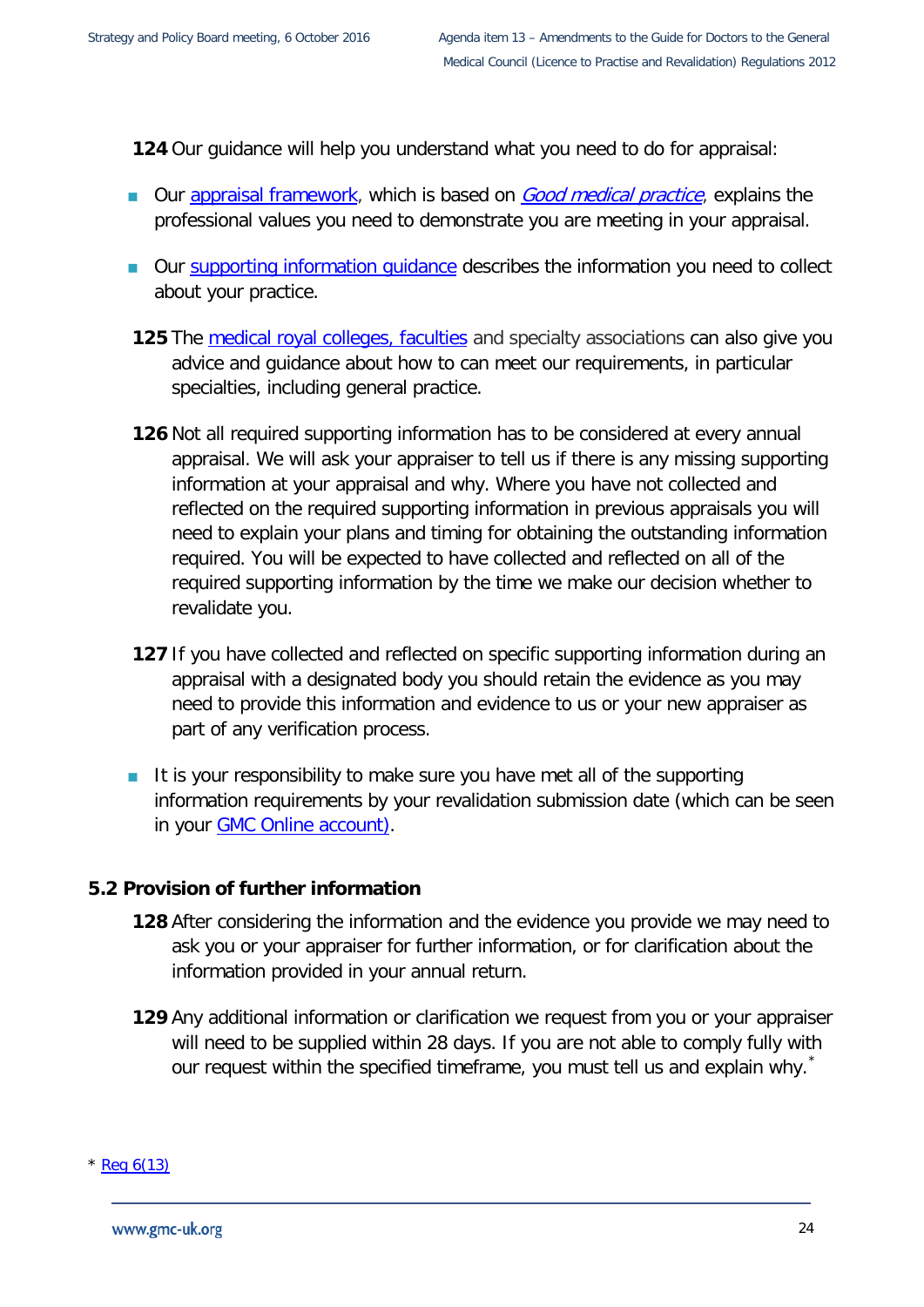**130** If you fail to tell us why you cannot provide the information before the deadline, or fail to give us a reasonable excuse why, we will begin the process of withdrawing your licence to practise.

#### <span id="page-27-0"></span>**5.3 The revalidation assessment**

- **131** We will ask you to take an assessment designed to evaluate your fitness to practise where it appears reasonable to do so.<sup>[†](#page-27-2)</sup>
- **132** The assessment will be at your own expense, and will either be conducted by us, or will have been accepted by us as suitable for the purpose of evaluating your fitness to practise.
- **133** The revalidation assessment provides us with the degree of independent assurance about your fitness to practise that would normally be provided by a recommendation from a Responsible Officer or Suitable Person. We are likely to think it reasonable to ask you to take an assessment, unless we already have independent evidence assuring us of your fitness to practise, such as having successfully undertaken a performance assessment, or [an assessment approved](http://www.gmc-uk.org/RT___Guidance_on_acceptable_UK_Royal_College_and_Faculty_exams_for_revalidation___DC8535.pdf_64328982.pdf)  [by us for this purpose.](http://www.gmc-uk.org/RT___Guidance_on_acceptable_UK_Royal_College_and_Faculty_exams_for_revalidation___DC8535.pdf_64328982.pdf)
- **134** We will consider the outcome of the revalidation assessment, and the other evidence of your compliance and engagement with the revalidation requirements, to make a revalidation decision.
- **135** If we ask you to take an assessment, we will give you notice in writing. You will be required to book and pay for the assessment within the timeframe set, unless you provide a reasonable excuse for not being able to do so, or can provide evidence of successful completion of [an alternative assessment](http://www.gmc-uk.org/RT___Guidance_on_acceptable_UK_Royal_College_and_Faculty_exams_for_revalidation___DC8535.pdf_64328982.pdf)  [approved by us for this purpose.](http://www.gmc-uk.org/RT___Guidance_on_acceptable_UK_Royal_College_and_Faculty_exams_for_revalidation___DC8535.pdf_64328982.pdf) If you do not book your assessment, and are therefore unable to take the steps to enable you to meet the revalidation requirements within the timeframe given, we will begin the process to withdraw your licence<sup>[‡](#page-27-3)</sup>.
- **136** You will be required to undertake the assessment that you have booked and paid for on the chosen date, unless you have a reasonable excuse for being unable to do so. You should contact us as soon as possible if you think you are

<span id="page-27-1"></span> $k$  [Reg 4\(3\)](http://www.gmc-uk.org/LTP_and_Revalidation_Regs_Consolidated_2015.pdf_63947176.pdfhttp:/www.gmc-uk.org/about/legislation/registration_legislation.asp)

<span id="page-27-2"></span> $<sup>†</sup>$  [Reg 6\(8\)](http://www.gmc-uk.org/LTP_and_Revalidation_Regs_Consolidated_2015.pdf_63947176.pdfhttp:/www.gmc-uk.org/about/legislation/registration_legislation.asp)</sup>

<span id="page-27-3"></span> $^{\ddagger}$  Under regulation  $4(3)(a)$ , for failure, without reasonable excuse, to comply with a requirement set out in this guidance.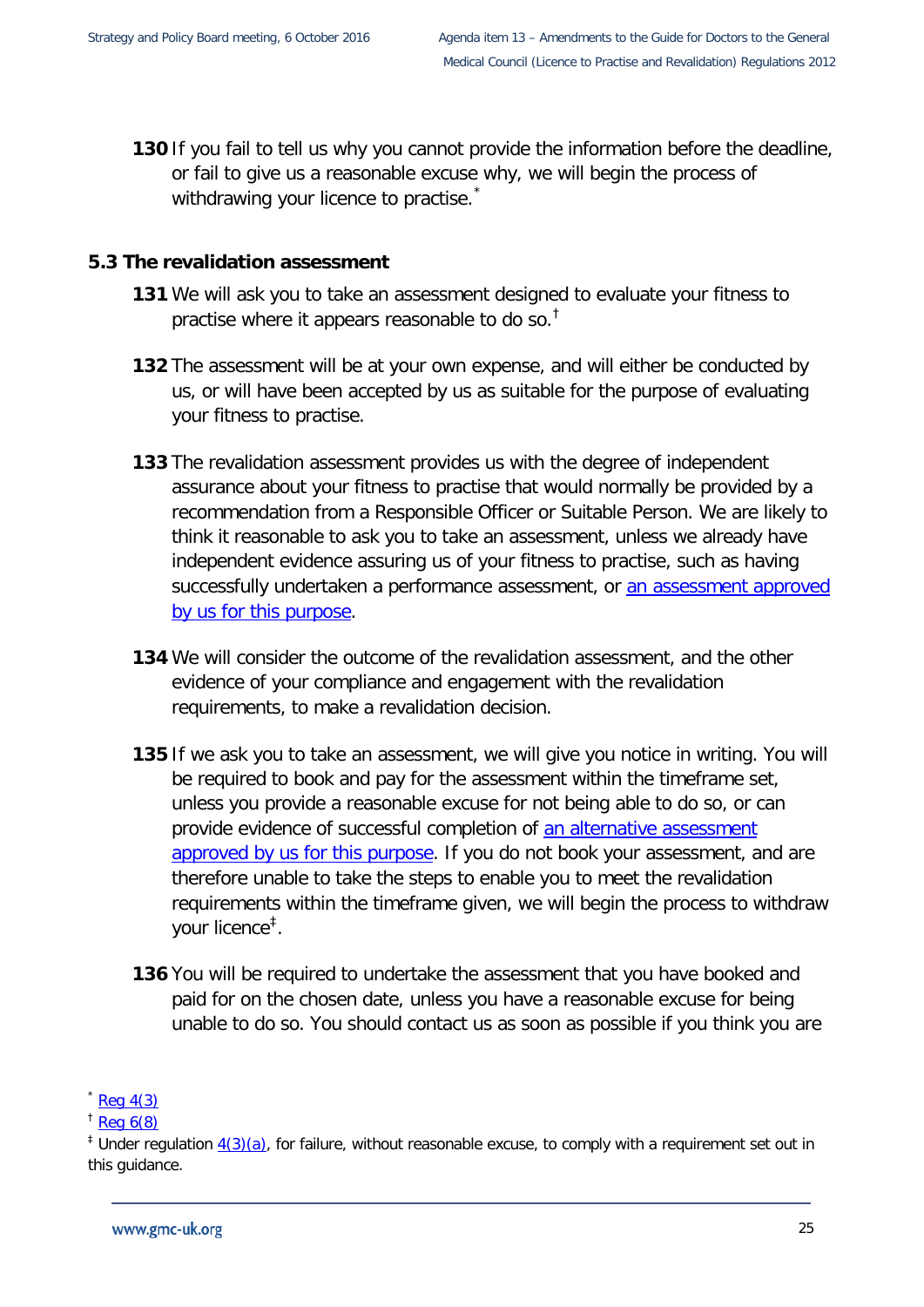unable to make your booked assessment date. If you do not undertake the assessment and we have not agreed to move your booking, and are therefore unable to take the steps to enable you to meet the revalidation requirements within the timeframe given, we will begin the process for withdrawing your licence<sup>[\\*](#page-28-1)</sup>.

- **137** You must meet the required standard in the assessment; if you don't you may put your registration and/or licence to practise at risk.
- **138** If you do not meet the required standard in the assessment the action we take will depend on your individual circumstances. There are a range of options available to us, for example, we may take one or more of the steps indicated below.
- **Require you to provide us with further detailed information about your current** scope of practice.
- Ask you to sit the assessment again (at your own expense).
- **Ask you to submit to another assessment designed to further investigate your** fitness to practise (at your own expense).
- Suggest that you consider relinquishing your licence to practice.
- Begin the process of licence withdrawal for failure to comply with revalidation requirements<sup>[†](#page-28-2)</sup>.
- **Undertake a fitness to practise investigation.**

#### <span id="page-28-0"></span>**5.4 When you will revalidate**

- **139** Unless you are notified otherwise, you will usually revalidate once every five years.
- **140** There may be some circumstances where we have to change your submission date or defer taking further steps in relation to your revalidation. If we do this, you will always be informed and provided with reasons. Examples of such circumstances would be:

<span id="page-28-1"></span><sup>\*</sup> Under regulation 4(3)(c), for failure, without reasonable excuse, to undergo an assessment required by the Registrar.

<span id="page-28-2"></span> $<sup>†</sup>$  Regulation 4(3)(a)</sup>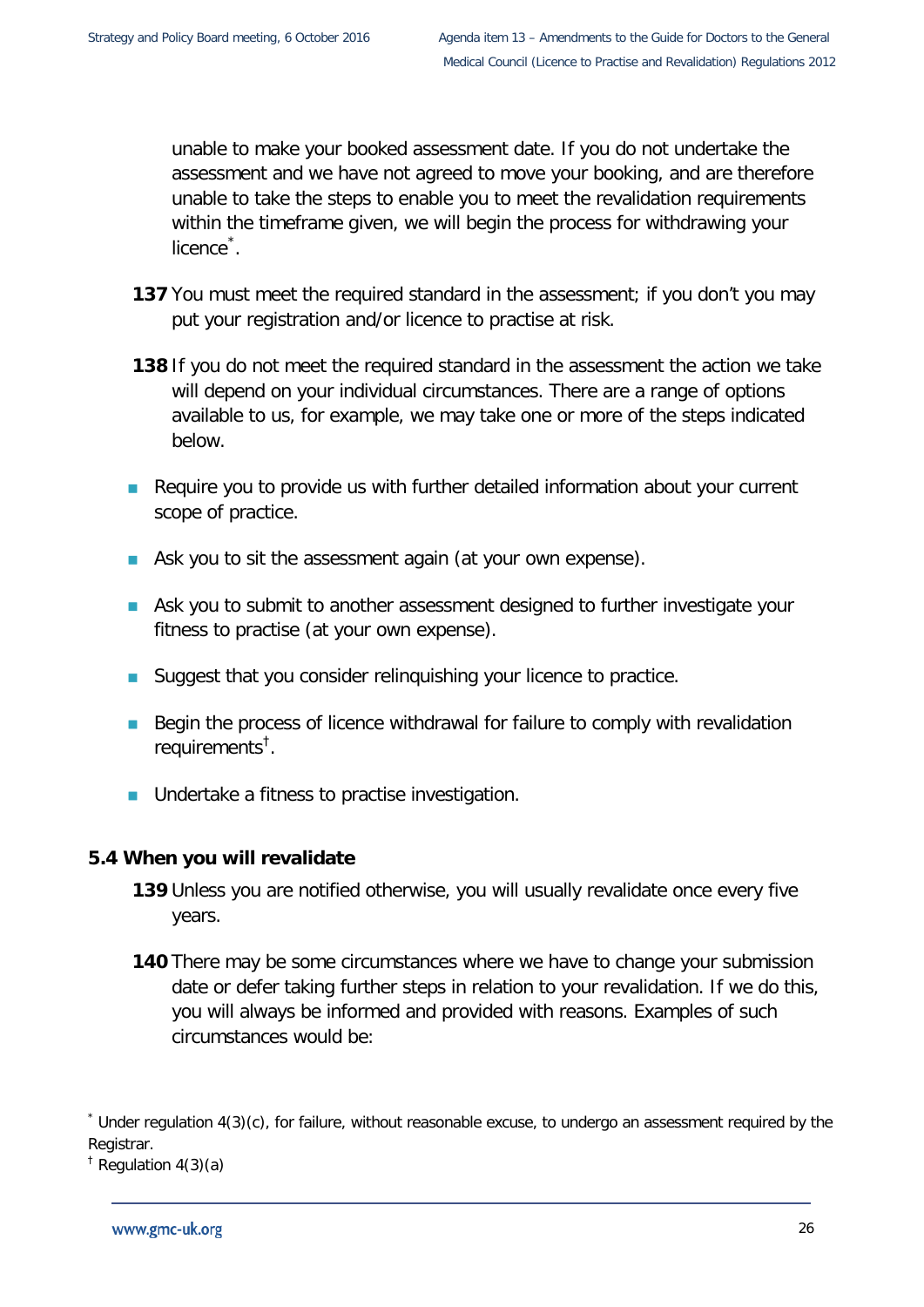- **if you are subject to a GMC fitness to practise investigation and we need to delay** the revalidation process until the outcome of the investigation is known (see section 5), or
- **i** if you do not sufficiently engage with the processes to support revalidation.
- **141** You will always be given at least three months' notice of any change to your submission date.
- **142** We will use the information we get from your annual returns, your assessment, and any other information we have requested from you about your revalidation when making a decision about your revalidation. Even if you meet the required standard in the assessment, you will not be able to revalidate if you have not complied with all of the other revalidation requirements as set out in this guidance (which is published under Section 29G of the Medical Act 1983). More information about our decision can be found in Section 6.

### <span id="page-29-0"></span>**Section 6: The GMC decision**

- **143** The GMC Registrar<sup>[\\*](#page-29-1)</sup> decides whether you should be revalidated. The Registrar may:
	- **n** confirm that you should continue to hold your licence
	- **defer your submission date to allow more time for your recommendation or our** decision to be made
	- withdraw your licence for failure to comply with the requirements of revalidation set out in this quidance [\(section 4.1](#page-13-1) and [section 5.1\)](#page-21-1) or for any other failure set out in regulation 4(3). This includes failing to provide information we have requested which we need to consider our revalidation decision [\(section 4.8](#page-20-0) and [section 6.4\)](#page-31-2).

<span id="page-29-1"></span><sup>\*</sup> The GMC Registrar is responsible under the Medical Act 1983 for keeping the register and making registration decisions. Under sub-paragraph (3) of paragraph 16 of Schedule 1 of the Medical Act, the General Council may appoint deputy and assistant registrars, who are authorised by the Registrar to act for him in any matter. The decision in this case may therefore be made by an assistant registrar.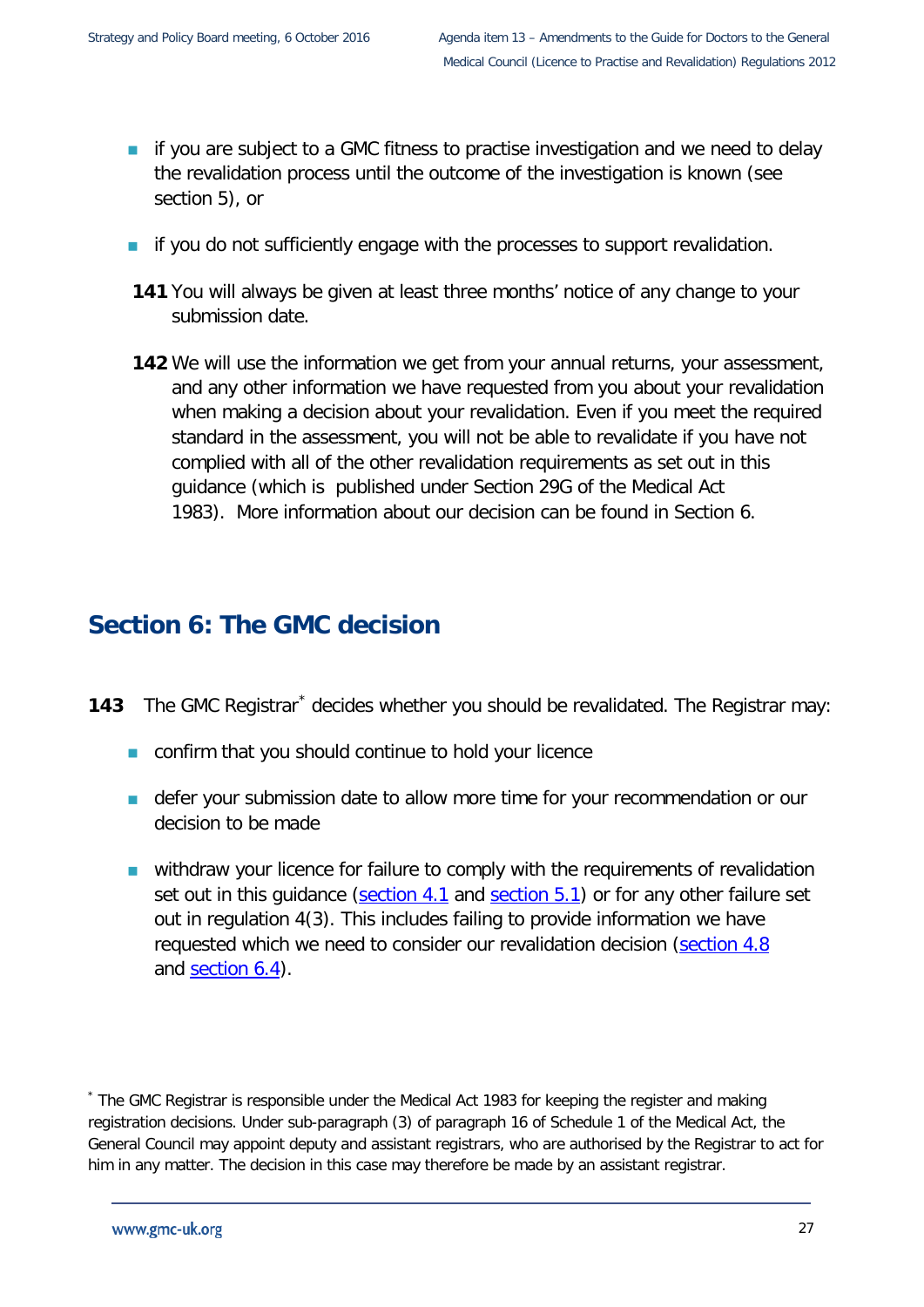#### <span id="page-30-0"></span>**6.1 Making the decision**

#### Checks before making our decision

- **144** Once we have a recommendation about your revalidation or all of the required information from your annual returns and revalidation assessment, we will undertake some further checks. For example, we will check:
- **v** you are fully registered with a licence to practise
- the recommendation has come from the correct Responsible Officer and designated body, or a Suitable Person if you have one
- **vour fitness to practise history for any current, or pending, investigations or** considerations
- **v** your revalidation and registration history
- **a** any non-payment of your annual retention fee or failure to keep your registered address up to date
- that any other information we hold has been kept up to date.
- **145** If the cross-checking process raises any significant issues, we may seek clarification from you, your Responsible Officer or Suitable Person, your appraiser or employer<sup>[\\*](#page-30-2)</sup> before we make a decision about your revalidation.<sup>[†](#page-30-3)</sup>
- **146** There may be exceptional circumstances where we need to defer making a decision about your revalidation. In these circumstances we will inform you of this and provide you with reasons. $<sup>‡</sup>$  $<sup>‡</sup>$  $<sup>‡</sup>$ </sup>

#### <span id="page-30-1"></span>**6.2 Factors we take into account in making the decision**

- **147** The Registrar takes the following factors into account when deciding whether you should continue to hold a licence:
- **the information provided by you, or your Responsible Officer or Suitable Person, in** making their recommendation about your revalidation

<span id="page-30-2"></span>Medical Act 1983 Section 29E(3)

<span id="page-30-3"></span> $\frac{1}{2}$  [Reg 6\(10\)](http://www.gmc-uk.org/LTP_and_Revalidation_Regs_Consolidated_2015.pdf_63947176.pdf)

<span id="page-30-4"></span> $*$  [Reg 6\(15\) and 6\(16\)](http://www.gmc-uk.org/LTP_and_Revalidation_Regs_Consolidated_2015.pdf_63947176.pdf)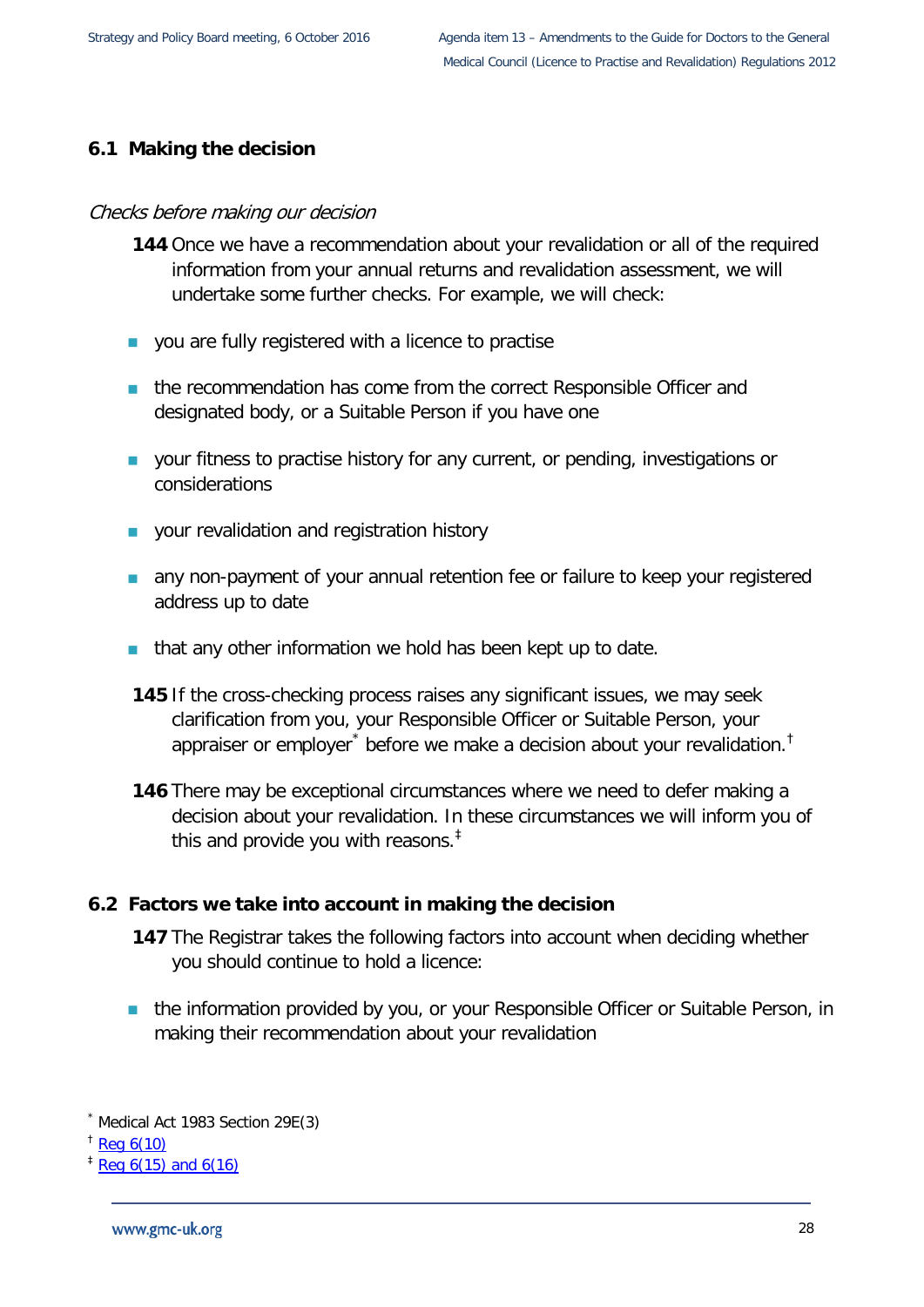- any information we have requested from you about your revalidation
- **a** any information we already hold which is relevant to the evaluation of your fitness to practise
- whether you have met the required standard in an assessment designed to evaluate your fitness to practise, if you do not have a Responsible Officer or Suitable Person and were asked to undertake such an assessment
- **Now whether you have complied with our guidance including having engaged with** appraisal and other processes that support your revalidation
- **148** We will provide you with confirmation of our decision.

#### <span id="page-31-0"></span>**6.2 The decision to revalidate**

- **149** Where we decide to revalidate you, it means that you have demonstrated you are fit to practise. There is no change to your licence to practise or registration, and you may continue to practise as usual.
- **150** You will be given a new submission date, and you will be able to see this in your GMC online account. You must continue to engage with the processes for your revalidation, such as annual appraisal, and comply with the requirements of revalidation as set out in this guidance.

#### <span id="page-31-1"></span>**6.3 The decision to defer your submission date**

- **151** Where we defer your submission date, you continue to hold your licence to practise and may practise as usual. You will be given a new submission date, and you will be able to see this in your **GMC** Online account
- **152** We will send you formal notification of your revised submission date at least three months in advance of the new date.
- **153** When allowing the deferral of your revalidation we expect, unless there is a reasonable excuse, that you will meet any outstanding requirements by your new submission date.

#### <span id="page-31-2"></span>**6.4 The decision to withdraw a licence to practise**

**154** There are circumstances where we may withdraw your licence to practise for failure to comply with revalidation requirements. These circumstances are: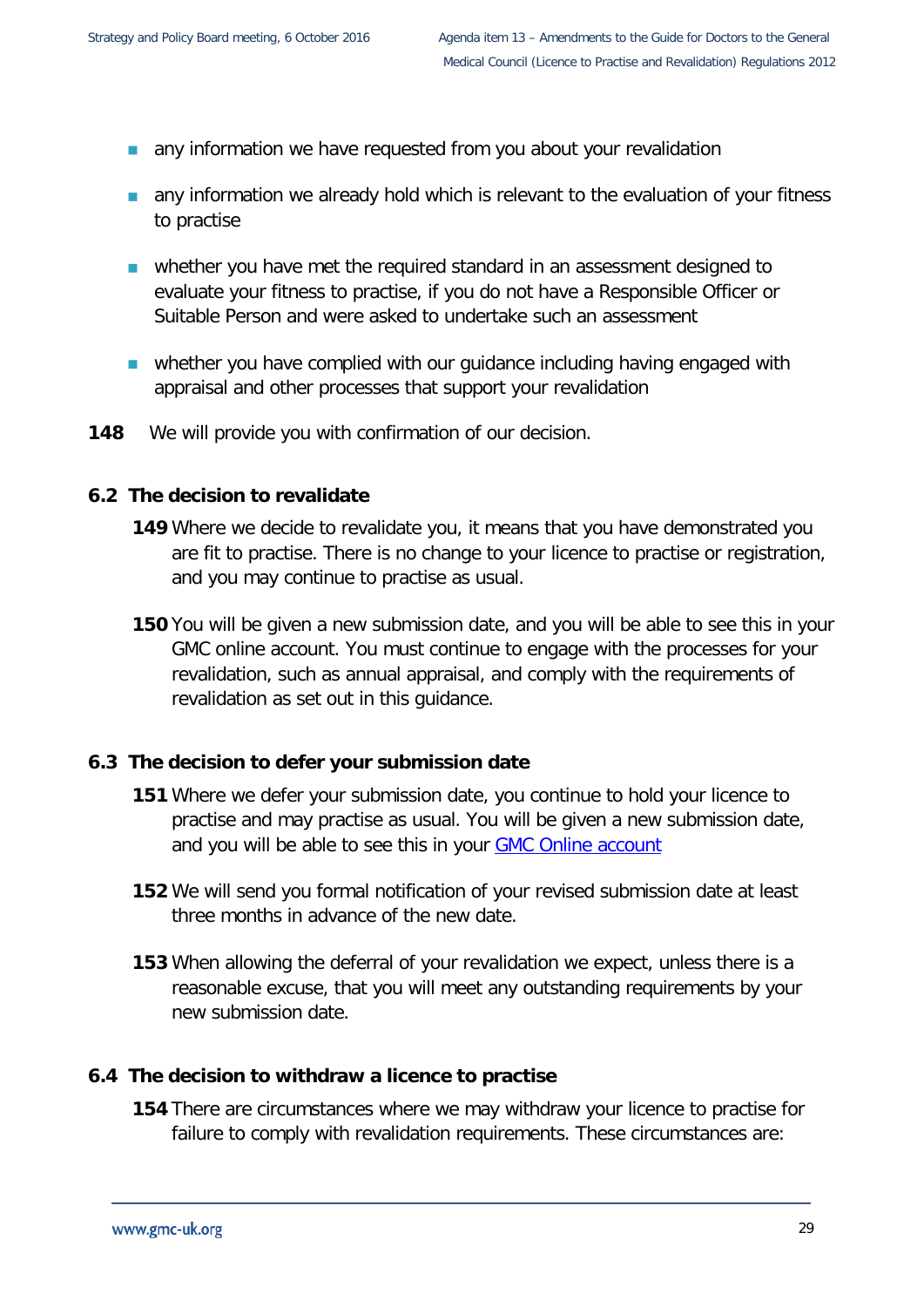- If you fail, without reasonable excuse, to comply with a requirement set out in this quidance.
- If you fail, without reasonable excuse, to provide any evidence or information requested by the Registrar on or before your submission date (see [section 4](#page-13-1) and [section 5\)](#page-21-1).[†](#page-32-1)
- **If you do not have a connection to a designated body or Suitable Person, and you** fail, without reasonable excuse, to undergo (or to meet the required standard in) an assessment required by the Registrar (see [section](#page-27-0)  $5.3$ ).<sup>[‡](#page-32-2)</sup>
- **If you fail, without reasonable excuse, to provide any evidence or information** required by the Registrar about your employment, Responsible Officer or designated body (see [section 3](#page-10-2) and [section 4\)](#page-13-0).[§](#page-32-3)
- If you fail, without reasonable excuse, to provide any further information or evidence reasonably requested by the Registrar (see **section 3** and [section 4\)](#page-13-0)<sup>[\\*\\*](#page-32-4)</sup>
- **If you fraudulently provide evidence or information relevant to revalidation to the** Registrar.[††](#page-32-5)
- If you fail, without reasonable excuse, to pay a required fee.<sup>[‡‡](#page-32-6)</sup>
- **155** We will tell you that we are considering withdrawing your licence and explain our reasons.
- **156** We will invite you to make written representations to us within 28 days. You may wish to explain why your licence should not be withdrawn, or tell us how you have been meeting the requirements for your revalidation, or why you have been unable to do so, or provide any other reasons as to why we should not withdraw your licence. If you are unable to provide any information within 28 days you must tell us why.
- <span id="page-32-0"></span> $Req$  4(3)(a)
- <span id="page-32-1"></span> $\textdegree$  [Reg 4\(3\)\(b\)](http://www.gmc-uk.org/LTP_and_Revalidation_Regs_Consolidated_2015.pdf_63947176.pdf)
- <span id="page-32-2"></span> $\frac{1}{2}$  [Reg 4\(3\)\(c\)\[](http://www.gmc-uk.org/LTP_and_Revalidation_Regs_Consolidated_2015.pdf_63947176.pdf)/4(3)(a)]
- <span id="page-32-3"></span> $\frac{1}{2}$  [Reg 4\(3\)\(d\)](http://www.gmc-uk.org/LTP_and_Revalidation_Regs_Consolidated_2015.pdf_63947176.pdf)
- <span id="page-32-4"></span> $\text{Re}q \ 4(3)(e)$
- <span id="page-32-5"></span> $^{\dagger\dagger}$  [Reg 4\(3\)f\)](http://www.gmc-uk.org/LTP_and_Revalidation_Regs_Consolidated_2015.pdf_63947176.pdf)
- <span id="page-32-6"></span> $^{11}$  [Reg 4\(3\)\(g\)](http://www.gmc-uk.org/LTP_and_Revalidation_Regs_Consolidated_2015.pdf_63947176.pdf)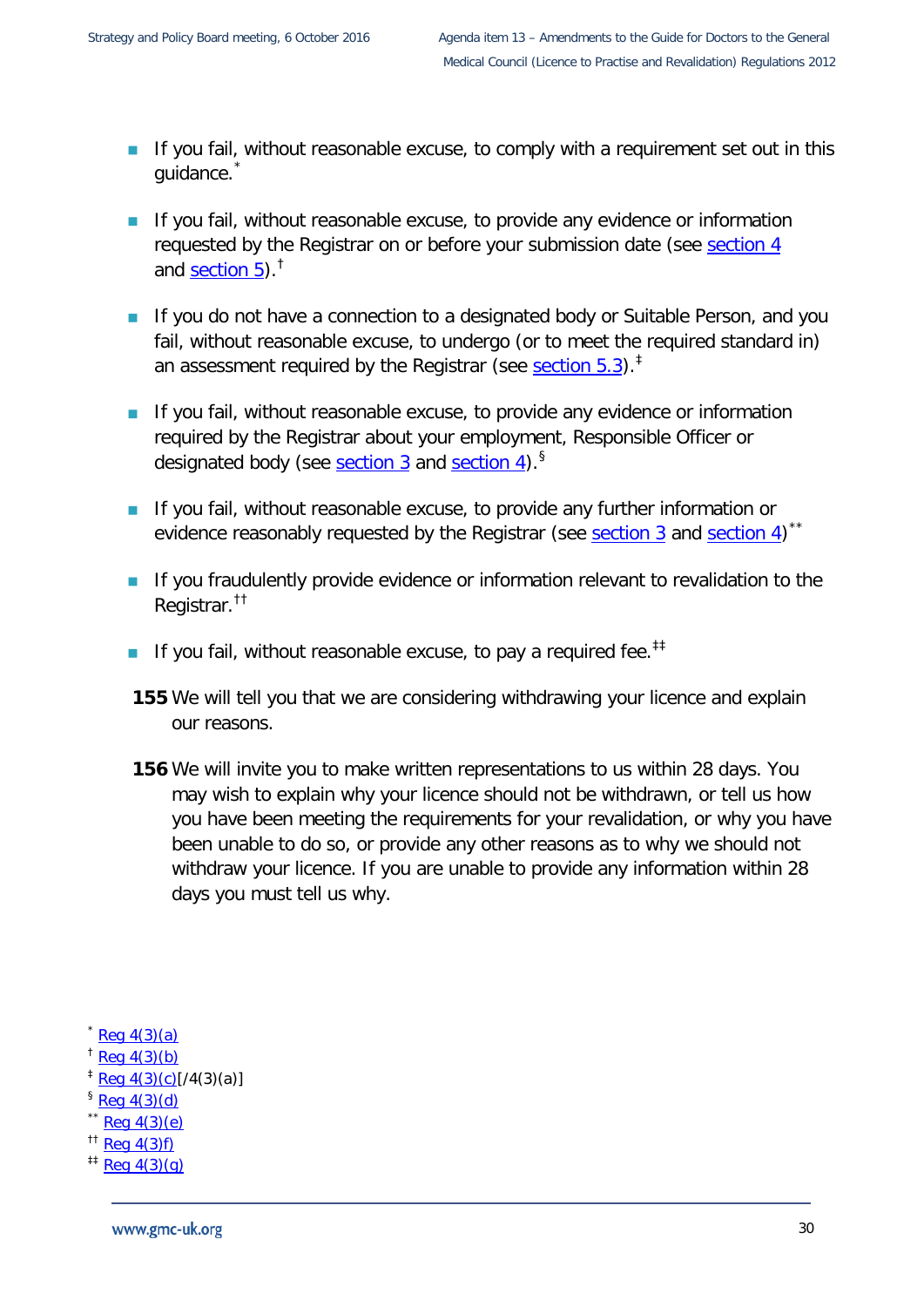- **157** Any representations you make will be taken into account by the Registrar when making their decision.
- **158** We are not required to demonstrate your fitness to practise is impaired through a fitness to practise investigation or hearing if you fail to comply with revalidation requirements. This is because licence withdrawal in those circumstances is an administrative process based on the fact that you have failed to comply with revalidation requirements.
- **159** If we make a decision to withdraw your licence we will provide you with the reasons as to why we have made that decision in writing.
- **160** There is a right of appeal to a Registration Appeals Panel if your licence is withdrawn.<sup>[†](#page-33-2)</sup> More information about appeals is available in **section 8.**
- **161** The decision to withdraw your licence to practise does not affect your registration with us. But once we tell you your licence has been withdrawn you must immediately stop undertaking any practice in the UK that requires a licence to practise medicine.
- **162** You can retain your registration with us, and may apply to have your licence restored. When we notify you that your licence is withdrawn, the Registrar may advise you of any evidence or information that will be required should you wish to apply to restore your licence.<sup> $\ddagger$ </sup> If you apply to restore your licence it is possible we will need further information at that time. If so, we will tell you what you need to provide.<sup>[§](#page-33-4)</sup> More information about registration without a licence and restoring a licence is set out in [section 7.](#page-33-0)

## <span id="page-33-0"></span>**Section 7: Revalidation and restoring a licence to practise**

- **163** If you relinquish your licence, or have it withdrawn for failure to comply with revalidation requirements, you may apply to restore your licence.
- <span id="page-33-1"></span> $Rea 4(4)$
- <span id="page-33-2"></span>† [Medical Act 1983 s29F](http://www.gmc-uk.org/about/legislation/medical_act.asp#29f)
- <span id="page-33-4"></span><span id="page-33-3"></span> $\frac{1}{2}$  [Reg 4\(5\)](http://www.gmc-uk.org/LTP_and_Revalidation_Regs_Consolidated_2015.pdf_63947176.pdf)
- $\frac{6}{5}$  [Reg 4\(4\)](http://www.gmc-uk.org/LTP_and_Revalidation_Regs_Consolidated_2015.pdf_63947176.pdf)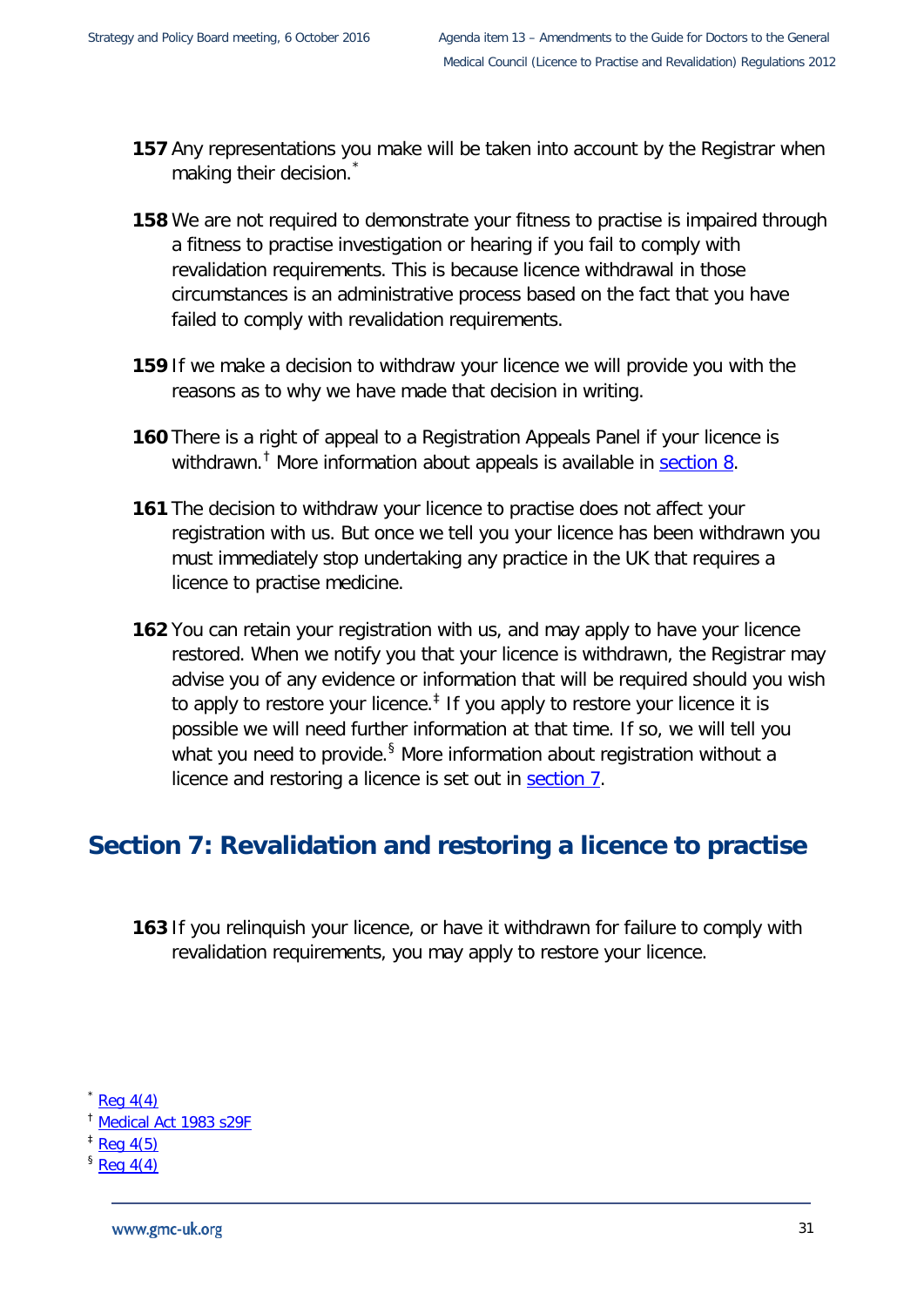- **164** You will need to pay the difference between the cost of holding registration with a licence and registration without a licence. Information about [registration fees](http://www.gmc-uk.org/doctors/fees.asp) is online.
- **165** If you relinquished your licence, it's relatively straightforward to get your licence back. You will need to provide some evidence such as:
- **statements from the organisations you have most recently provided medical** services to
- certificates of good standing from any other regulators you've been registered with in the past five years.
- **166** We might ask you to attend an identity check too but we'll let you know about this once we have granted your application, and you are registered with a licence to practise.
- **167** [Information about how to apply](http://www.gmc-uk.org/doctors/applications.asp) and the evidence required is available online.
- **168** If your licence has been withdrawn because you have failed, without a reasonable excuse, to meet one or more of the requirements for revalidation, you will need to meet those requirements before we can restore your licence. We will have told you what you failed to do in our decision telling you why your licence had been withdrawn. Before making your application to restore your licence you should consider if you have now met these requirements.
- **169** If your licence is restored, you will be set a new revalidation submission date. This date will depend on your previous registration and revalidation history.
- **170** In some circumstances, if your licence is restored, we may set your next revalidation submission date sooner than the usual five year period.<sup>[\\*](#page-34-0)</sup> For example:
- $\blacksquare$  if you have previously failed to engage with revalidation
- **if** you have relinquished and restored your licence a number of times, with the result that you have not revalidated at any point in the previous five years.
- **171** In very limited circumstances, we may ask you to revalidate before we decide whether or not to restore your licence.<sup>[\\*](#page-34-1)</sup> This is unlikely to be the case if you

<span id="page-34-1"></span><span id="page-34-0"></span> $\text{Re}q \; 6((1)(b))$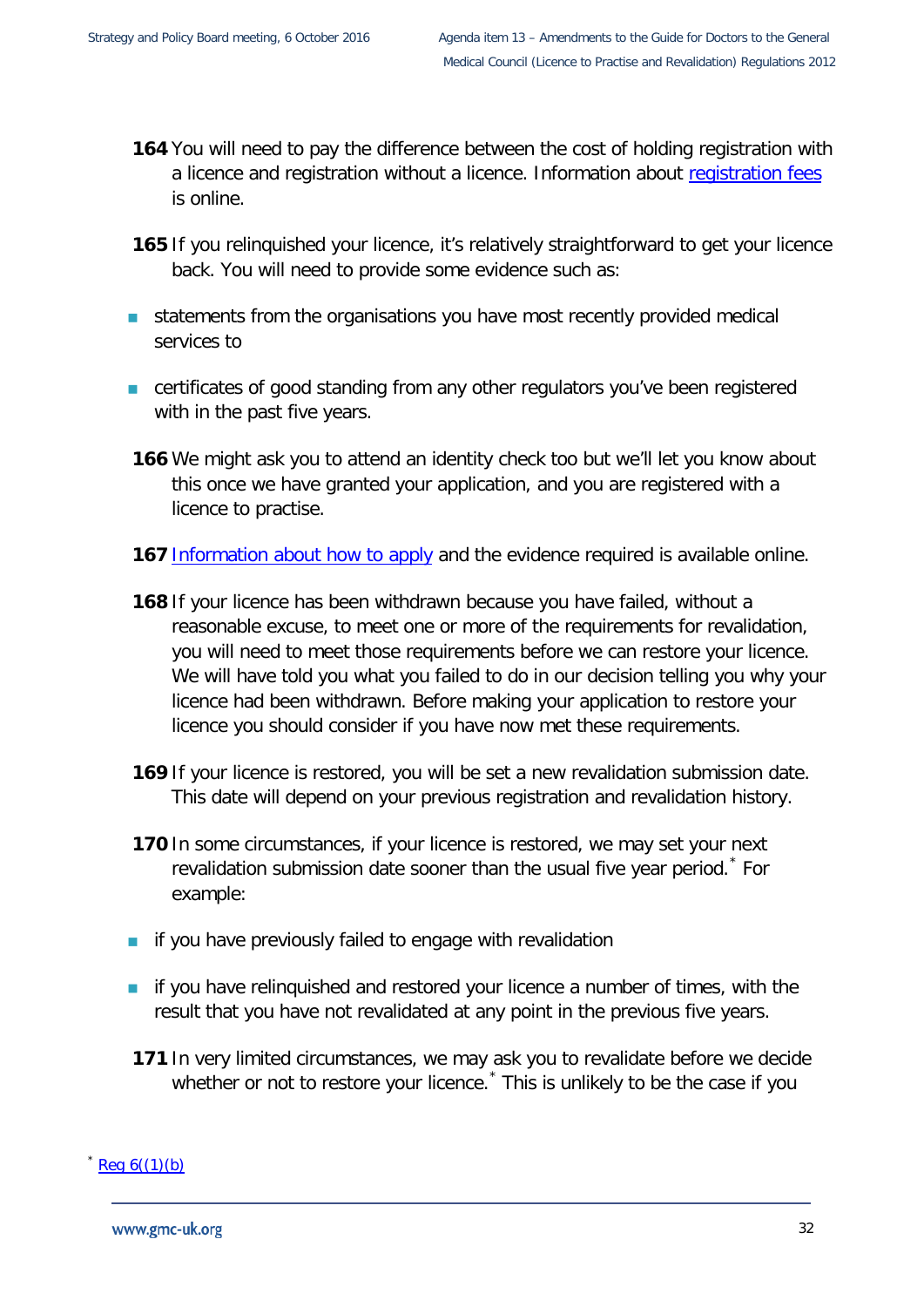have relinquished your licence due to maternity leave, had a break in practice because of ill-health, have been practising overseas, or have been undertaking voluntary work as a doctor.[†](#page-35-1)

**172** The circumstances where we may require you to revalidate before we restore your licence are if:

**v** you are considered to have relinquished and then restored your licence in order to avoid revalidation.[‡](#page-35-2)

## <span id="page-35-0"></span>**Section 8: Appealing a decision about your licence**

**173** The [Medical Act 1983](http://www.gmc-uk.org/about/legislation/medical_act.asp) sets out when you can appeal a decision made about your licence to practise.<sup>[§](#page-35-3)</sup> You can appeal a decision to:

- $\blacksquare$  refuse to grant you a licence to practise
- withdraw your licence to practise
- $\blacksquare$  refuse to restore your licence to practise
- **174** Appeals are considered by a Registration Appeals Panel, and the members of this panel are all independent of the GMC. Appeals are administered by the GMC Appeals team. The Appeals team is independent of the registration and revalidation process and aims to provide an impartial and fair service.
- **175** If you want to appeal against the decision, you must do so within 28 days of the date of delivery of the decision. You will need to follow the instructions set out in our **online quidance** on appealing a licence to practise decision.
- **176** A decision by us to withdraw your licence or refuse to restore your licence, does not take effect until you have had the opportunity to appeal the decision and the outcome of any appeal you have made has been decided. If you are unhappy with the outcome of an appeal you have the right to a further appeal to a County Court.

Reg  $5(5)$  and  $(6)$ 

<span id="page-35-1"></span>Reg  $5(6)(a)$ 

<span id="page-35-2"></span> $\frac{1}{2}$  [Reg 5\(6\)\(b\)](http://www.gmc-uk.org/LTP_and_Revalidation_Regs_Consolidated_2015.pdf_63947176.pdf)

<span id="page-35-3"></span><sup>§</sup> [Medical Act 1983 s29F and Schedule 3B](http://www.gmc-uk.org/about/legislation/medical_act.asp#29f)